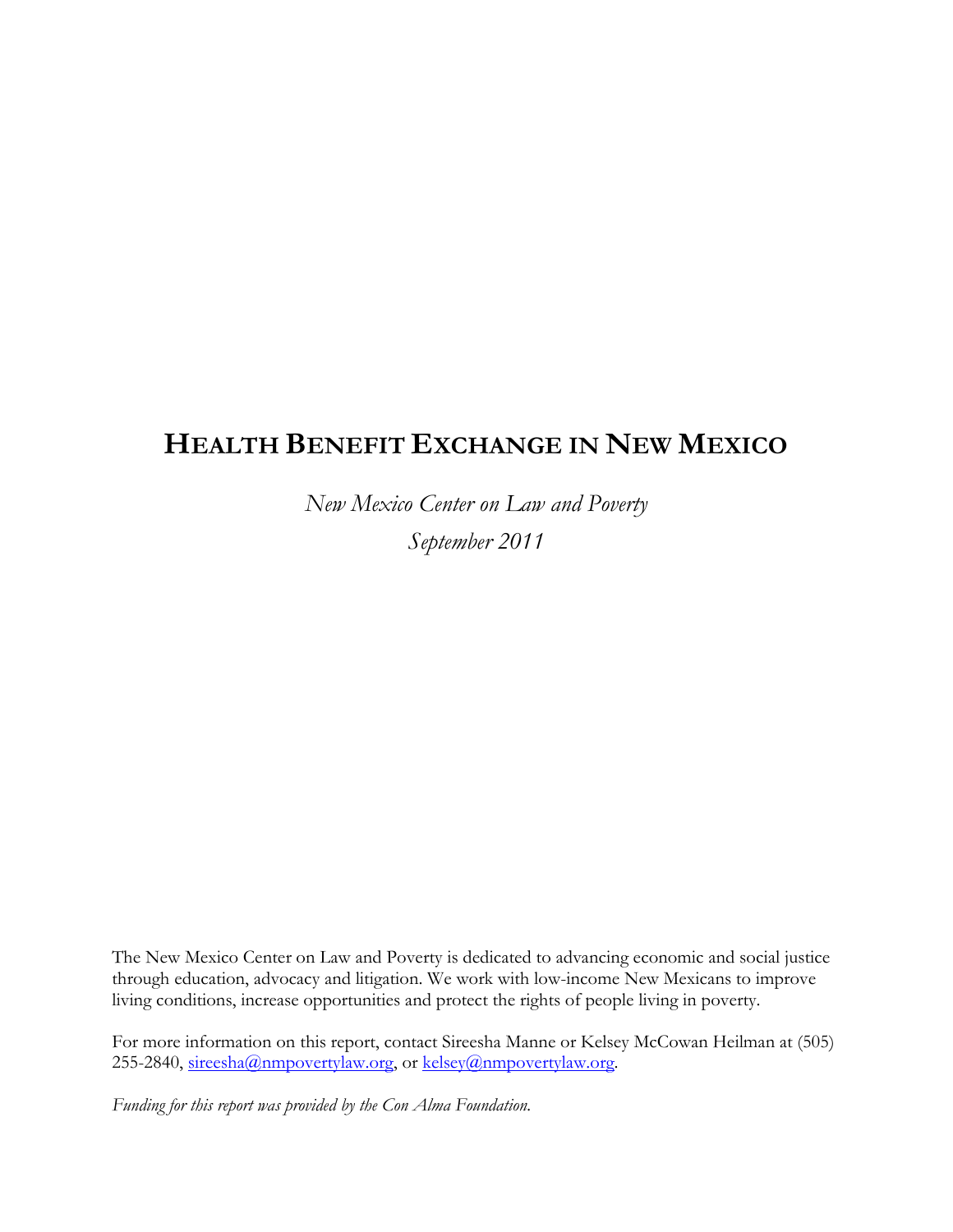# TABLE OF CONTENTS

| II. INTRODUCTION: WHAT IS A HEALTH BENEFIT EXCHANGE AND WHY IS IT IMPORTANT       |  |
|-----------------------------------------------------------------------------------|--|
| III. OPPORTUNITIES FOR IMPLEMENTATION: HOW AN EXCHANGE CAN BE STRUCTURED TO       |  |
| 1. Improve Access to High-Quality and Affordable Coverage for Consumers and Small |  |
|                                                                                   |  |
| 2. Ensure the Exchange is a Consumer-Oriented Agency that is Transparent and      |  |
|                                                                                   |  |
|                                                                                   |  |
|                                                                                   |  |
|                                                                                   |  |
|                                                                                   |  |
|                                                                                   |  |
| 3. Maximize Enrollment for Uninsured and Underserved Populations 14               |  |
|                                                                                   |  |
|                                                                                   |  |
|                                                                                   |  |
| 4. Streamline Enrollment Systems with Medicaid and Other Programs to Provide      |  |
|                                                                                   |  |
|                                                                                   |  |
|                                                                                   |  |
|                                                                                   |  |
|                                                                                   |  |
| 5. Address the Healthcare Concerns and Legal Requirements for Native Americans 21 |  |
|                                                                                   |  |
|                                                                                   |  |
|                                                                                   |  |
|                                                                                   |  |
|                                                                                   |  |
|                                                                                   |  |
|                                                                                   |  |
|                                                                                   |  |
|                                                                                   |  |
|                                                                                   |  |
|                                                                                   |  |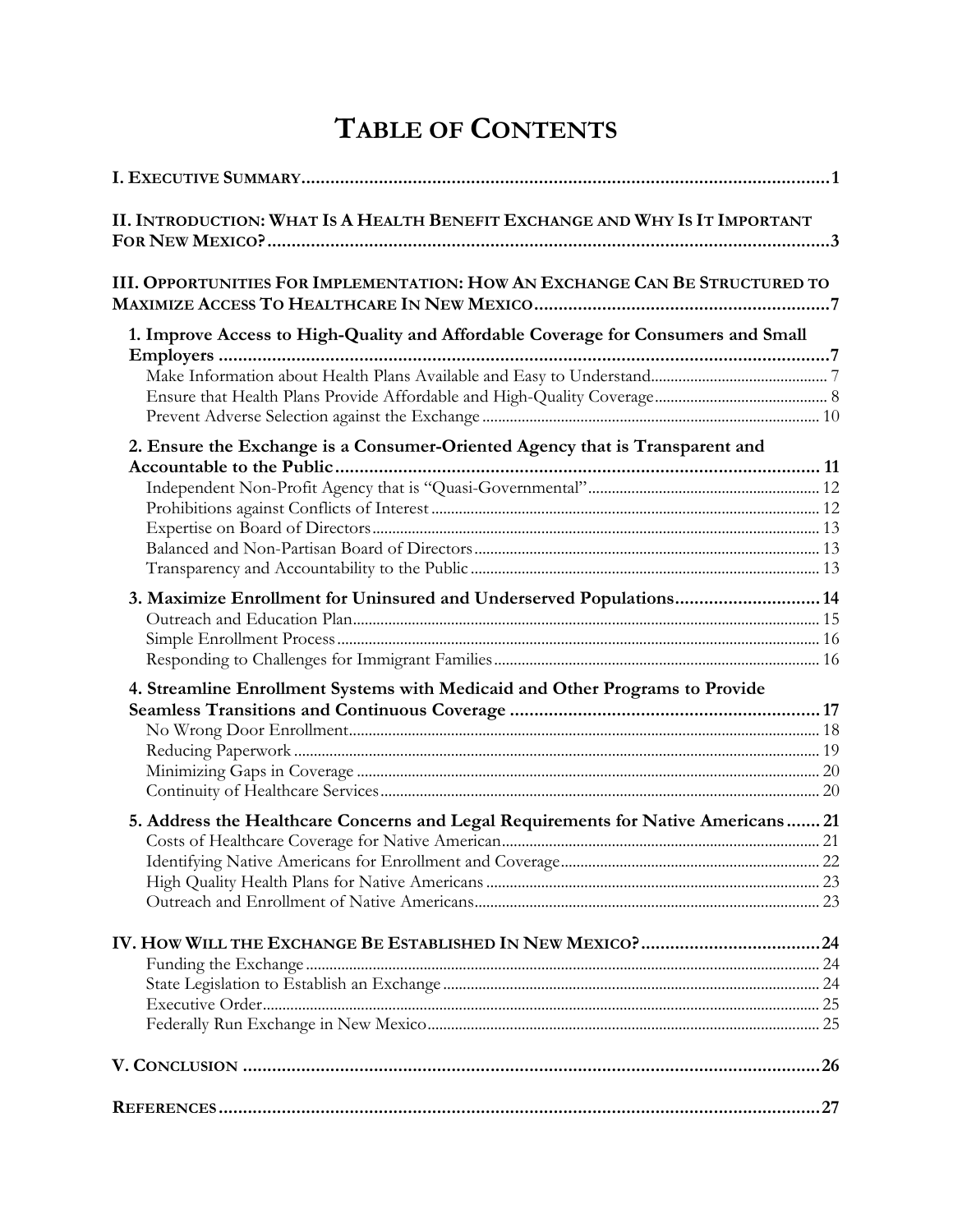#### I. EXECUTIVE SUMMARY

New Mexico has one of the lowest rates of health insurance in the entire country – nearly one in four New Mexicans does not have healthcare coverage. The federal healthcare reform law promises to greatly expand coverage by making more people eligible for Medicaid and providing money to help other low- and middle-income individuals purchase private health insurance.

As part of healthcare reform, New Mexico, like other states, must establish a Health Benefit Exchange (Exchange). The Exchange will be a competitive marketplace where consumers and small employers can compare the prices and benefits of health plans offered by different insurance companies. This information will be available on a website where residents can shop for and purchase health insurance. The Exchange will also calculate the costs of coverage under each plan and will apply federal tax credits and subsidies to help make that plan affordable. The costs for developing an Exchange will be fully paid by the federal government.

New Mexico has flexibility under the law to design its Exchange to best meet the needs of local residents and address the unique challenges facing our state. Many communities in New Mexico are geographically isolated and have few healthcare providers. Major demographic disparities still exist in rates of uninsurance, access to care, and health outcomes. The Exchange is unlikely to address these challenges if it is a passive instrument that merely provides consumers with a menu of health plans on a website. Instead, New Mexico can take advantage of opportunities to make its Exchange a proconsumer force that ensures high quality and affordable coverage for families and small businesses and that reaches individuals who are traditionally underserved or who live in remote areas. New Mexico can maximize the power of the Exchange by structuring it to:

- 1. Improve access to high quality and affordable coverage for consumers and small employers. The Exchange in New Mexico will be responsible for certifying which health plans can offer coverage through the Exchange. Federal law provides minimum standards for certifying plans, but each state can take additional steps to ensure that the plans provide good value to consumers. New Mexico's Exchange could review the past performance of plans and the quality of services to ensure they sufficiently meet the needs of the state's diverse population, such as by evaluating whether the plan has an adequate network of providers in underserved areas. The state could also ensure affordability for consumers and small employers by adopting measures that prevent "adverse selection" (where individuals enroll in plans outside of the Exchange, thereby shrinking the risk pool and driving up costs inside the Exchange).
- 2. Be governed by a consumer-oriented agency that is transparent and accountable to the public. New Mexico has the option of structuring its Exchange as a state agency or an independent agency. An independent agency is more likely to gain the trust of the public and achieve administrative efficiency. The state must also determine how the board of directors for the Exchange will be appointed. The board would have more credibility if chosen in a way that limits political influence and distributes power evenly between the Executive and the Legislature. One of the most important things the state could do is adopt strong conflict of interest rules to insulate the board from undue industry influence and ensure that it functions primarily in the interest of consumers and small employers, and with the appearance of independence and impartiality. However, the board should still be composed of experts – people with experience working with consumers, as well as individuals with background in the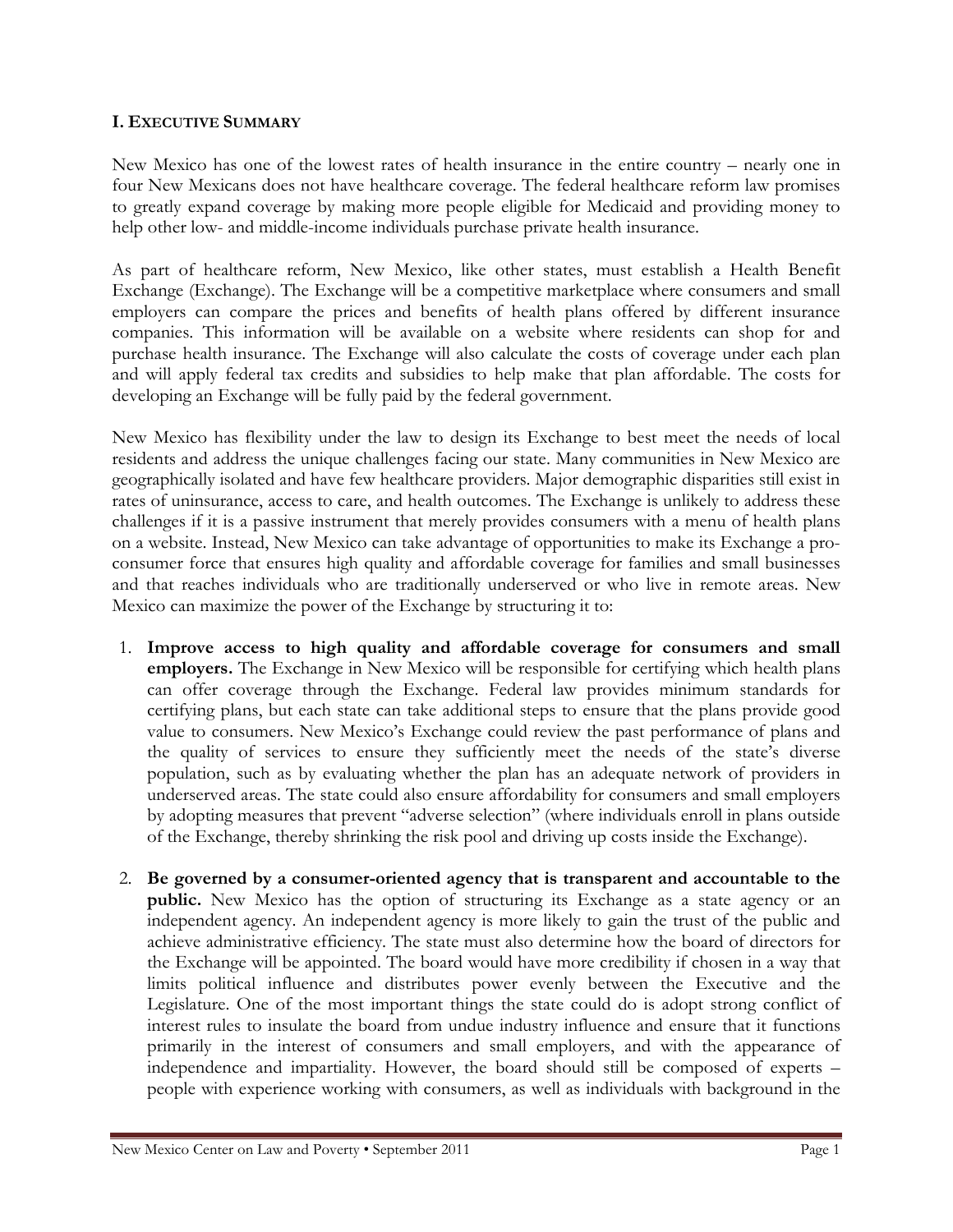healthcare and insurance industries. Finally, all decision-making processes of the governing body should be transparent and accountable to the public.

- 3. Maximize enrollment for uninsured and underserved populations. Many uninsured people in New Mexico do not know about the health reform law or understand the function of the Exchange. It is especially important that the Exchange prioritize outreach to maximize the number of New Mexicans who obtain healthcare coverage, spreading the risk of high-cost healthcare across the Exchange pool and keeping costs down for everyone. Because New Mexico is a rural, multilingual state, the state should adopt an outreach plan that is geographically comprehensive, creatively administered to reach low income and hard to reach populations, and accessible in multiple languages. In addition, enrollment procedures should be designed to make applying for and retaining coverage as easy as possible – by phone, online, in person, and through navigators (healthcare workers who will educate people about the Exchange and help enroll them in coverage). Immigrant families in particular face a host of complex eligibility rules that may create barriers to enrollment. The Exchange can ensure linguistically appropriate services and encourage all eligible family members to get coverage.
- 4. Streamline enrollment systems with Medicaid and other coverage programs. Health reform will greatly expand eligibility for Medicaid, the safety net health insurance program, to cover everyone under 138% of the poverty level. In addition, New Mexico may opt to implement a Basic Health Program (BHP), which would cover individuals with incomes between 138% and 200% of the poverty level. People with incomes up to 400% of the poverty level are eligible for tax credits and subsidies to purchase coverage through the Exchange. Because employment shifts and other changes affect a household's income, many individuals will move between these systems in a given year. While the health reform law requires the state to adopt streamlined procedures that ensure "no wrong door" enrollment into Medicaid or the Exchange, the state can also take measures to ensure that the enrollment process minimizes gaps in coverage for low-income individuals, reduces paperwork requirements, aligns eligibility rules, and establishes clear lines of communication between the Exchange, BHP, and Medicaid.
- 5. Address the healthcare concerns and special legal requirements for Indian tribes and Urban Indian populations. Native Americans make up over 10% of the population in New Mexico, yet they have far more limited access to healthcare than other racial and ethnic groups. Although the federal government is obligated to provide healthcare to Native Americans, they will be expected to pay a portion of premiums to enroll in coverage through the Exchange. As a result, many Native Americans will remain uninsured without advocacy efforts to amend the federal law or devise state level solutions. The state should also design its Exchange to accurately identify Native Americans, offer high quality plans, and provide aggressive outreach.

In order to achieve these objectives, New Mexico must pass Exchange-enabling legislation during the 2012 Legislative session. Without a law in 2012, the state will be unable to demonstrate readiness to operate an Exchange by January 1, 2013 (the deadline for states to prove their Exchanges will be operational by October 1, 2013), and the federal government will step in to run the Exchange. A federally run Exchange would be less likely to serve the needs of New Mexico consumers and small businesses. In addition, while the governors of several states have indicated that they may establish Exchanges by Executive Order, such an act would likely violate the state constitution in New Mexico. Instead, an Exchange should be enacted by state legislation to realize its promise of improving access to quality healthcare and better health outcomes for New Mexicans.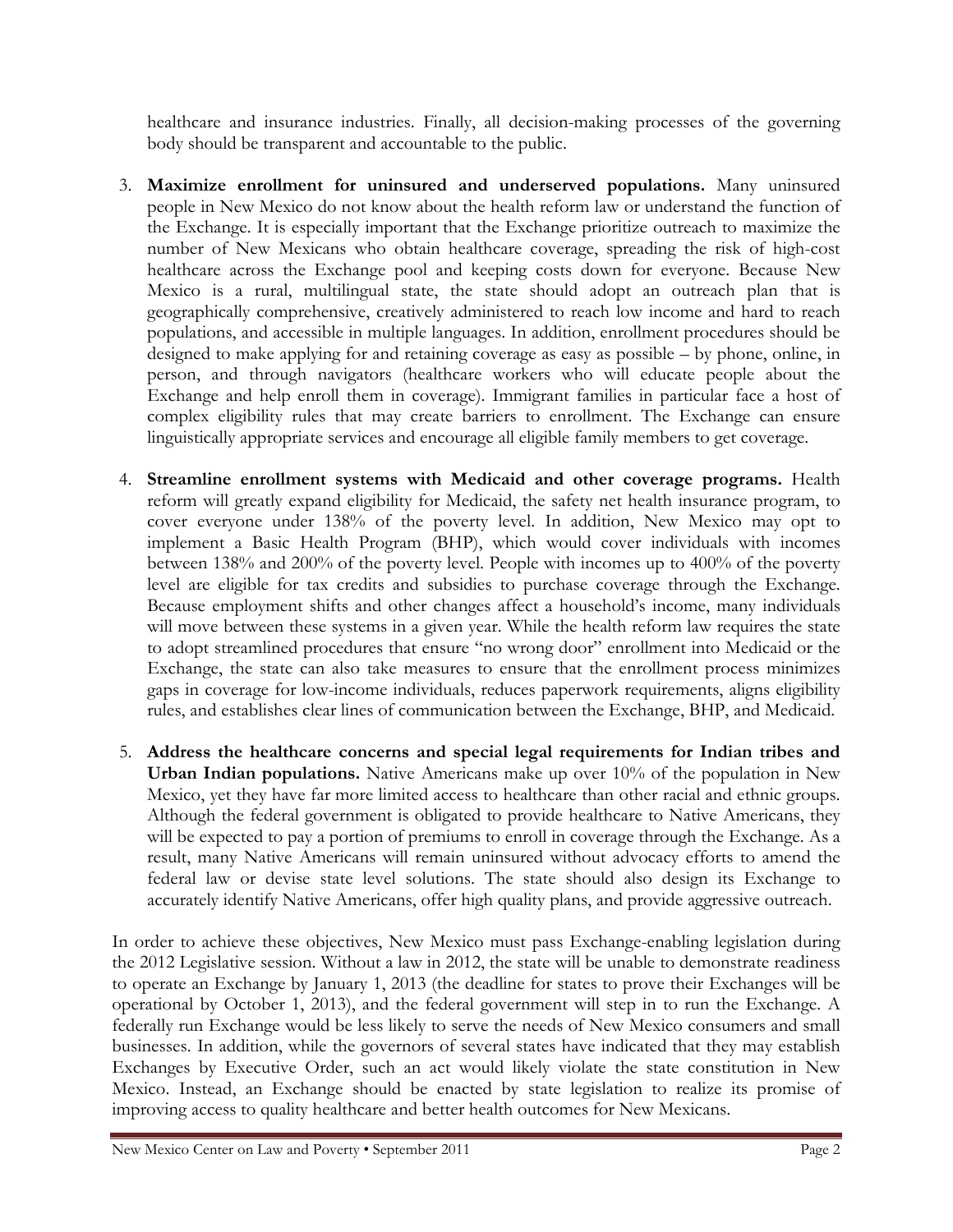#### II. INTRODUCTION: WHAT IS A HEALTH BENEFIT EXCHANGE AND WHY IS IT IMPORTANT FOR NEW MEXICO?

Nearly a quarter of New Mexico residents do not have health insurance. Healthcare reform has the potential to cut that rate significantly, ensuring that 95% of people in the state have access to healthcare coverage. However, there are myriad challenges to converting that potential into reality. New Mexico's high poverty rate will make enrolling all eligible residents a challenge. Further, New Mexico is a rural state. This means not only that outreach will be more difficult, but it will also be critical to ensure that there is an adequate provider network in communities across the state. If it is structured to respond to these realities, a New Mexico-based Exchange has the potential to provide hundreds of thousands of currently uninsured and underinsured adults and families the opportunity to purchase subsidized, comprehensive healthcare coverage.

New Mexico has the second highest percentage of residents without health insurance in the country. In 2009, 23% of New Mexicans lacked access to comprehensive health insurance.<sup>1</sup> The New Mexico Office of Health Care Reform (OHCR) commissioned a study that found that 38% of uninsured adults said they never had health coverage as adults.<sup>2</sup> New Mexico also has the fourth highest rate of uninsurance (16%) among children aged 0-18.<sup>3</sup> Further, rates of uninsurance are higher among racial and ethnic minority groups – in 2009, 28% of Hispanics in New Mexico lacked health insurance,<sup>4</sup> and adults in New Mexico are more likely to say they have never had health insurance if they are Hispanic or Native American.<sup>5</sup>

Uninsured patients are generally unable to access preventive and otherwise medically necessary services. This directly threatens the health and well-being of New Mexico families and children, and also drives up healthcare costs for taxpayers and insured consumers who absorb the cost of providing medical care to the uninsured through expensive emergency room visits and taxsupported county indigent care funds.<sup>6</sup> New Mexicans currently pay twice the national average in extra premiums for private insurance due to costs that are shifted from the uninsured to the insured.<sup>7</sup> New Mexico also spent more than \$180 million on local indigent care programs in 2010.<sup>8</sup>

The Patient Protection and Affordable Care Act (ACA) provides several opportunities to address these high rates of uninsurance and their attendant costs. The ACA substantially expands Medicaid eligibility, making all individuals with incomes up to 138% of the Federal Poverty Level (FPL) eligible for coverage. (While federal law expands eligibility to 133% FPL, special income-counting rules will actually extend eligibility to 138% FPL.) 9 States also have the option of establishing a Basic Health Program (BHP) that covers individuals with incomes between 138% and 200% FPL.<sup>10</sup> Finally, individuals with incomes up to 400% FPL will be eligible for federal tax credits and subsidies to help them purchase private health insurance through an Exchange.<sup>11</sup> A recent Urban Institute report estimates that state and local governments in New Mexico will save between \$172 and \$344 million from 2014 to 2019 due to reductions in publicly provided healthcare programs.<sup>12</sup>

The Exchange will be a major avenue for extending healthcare coverage to more people. An Exchange is an organized marketplace where individuals and small businesses may purchase health insurance. The Exchange is intended to give consumers and small businesses more control and better choices when buying insurance. It provides standardized information about health plans on a website so that they can be compared in a meaningful way, and helps consumers enroll into those plans. This will promote competition among health plans and help reduce costs for consumers and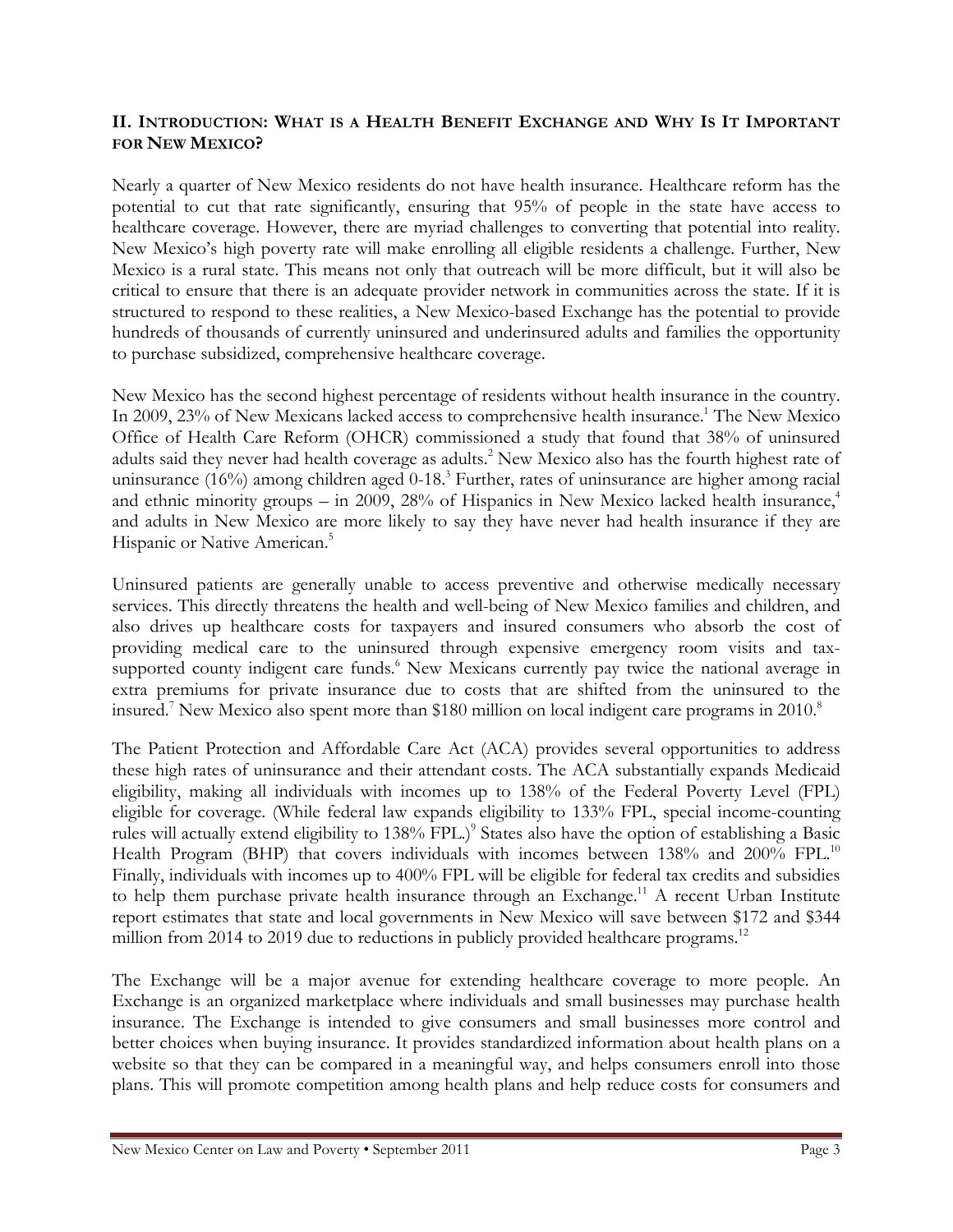small businesses. The health plans offered in the Exchange must meet federal and state requirements regarding plan quality and comprehensiveness.<sup>13</sup>

The ACA requires the establishment of an Exchange where individuals can purchase coverage, as well as an Exchange where small employers can purchase coverage called the Small Business Health Options Program ("SHOP" Exchange).<sup>14</sup> States may elect to combine these two marketplaces into one Exchange.<sup>15</sup> For the purpose of this report, they will be referred to as a single entity.

Under the ACA, individuals, families, and small employers will receive significant federal tax credits and subsidies to purchase health coverage through their state's Exchange. In New Mexico, it is estimated that over 211,000 New Mexicans will receive some form of tax credit or subsidy to get coverage through an Exchange.<sup>16</sup> In addition, small businesses will be eligible for tax credits to offset their costs by up to 50%. In total, these federally funded tax credits are expected to bring at least \$3.4 billion into New Mexico's economy between the years 2014 to 2019.<sup>17</sup>

States must have a fully operational Exchange in place by October 1, 2013, when it must begin enrolling consumers.<sup>18</sup> The federal government will pay the full costs for states to establish their Exchanges until January 1, 2015, when the Exchange must become self-sustaining (for example, by charging fees from health insurers). If a state cannot show by January 1, 2013 that it will be ready to operate an Exchange by October of that year, the federal government will step in to operate the Exchange.<sup>19</sup> The ACA also allows states to collaborate in establishing regional Exchanges, and permits individual states to establish more than one Exchange within their state.<sup>20</sup> Exchanges will either operate as state agencies, instrumentalities of the state, or public not-for-profit corporations.<sup>21</sup>

The ACA provides considerable flexibility to states regarding the design and operations of their Exchanges. States retain significant authority to make important policy decisions regarding Exchange governance, the certification of qualified health plans, and outreach and enrollment strategies. While the state should ensure that as many consumers are able to purchase healthcare coverage through the Exchange as possible, achieving this goal will not guarantee that newly insured consumers are actually able to access medically necessary services. Adequate access to services is an especially important consideration in New Mexico, where people in rural communities have very limited access to primary care physicians and specialists. Ensuring that consumers are actually able to access healthcare services is both critical to the treatment of individual patients and a necessary element of systemic healthcare reform aimed at reducing long-term costs.

Under the ACA, the Exchange must perform certain baseline functions. It must:

1. Determine which insurance plans may be offered through the Exchange. The Exchange must certify that health plans meet certain federal minimum standards regarding plan quality and comprehensiveness. States may also elect to adopt additional standards for the certification of qualified health plans (QHPs). This certification function is important because tax credits and cost-sharing subsidies for consumers and small employers will only be available through the Exchange, so offering a plan through the Exchange gives an insurer access to a market of consumers unavailable anywhere else.

2. Rate insurance plans under Platinum, Gold, Silver, or Bronze coverage standards. The Exchange is directed to assign a rating to each QHP offered through the Exchange.<sup>22</sup> Ratings are based on the level of coverage that each plan provides, as measured by the plan's actuarial value (the percentage of medical expenses a plan covers, averaged across all consumers in a benefit category). Four categories

New Mexico Center on Law and Poverty • September 2011 Page 4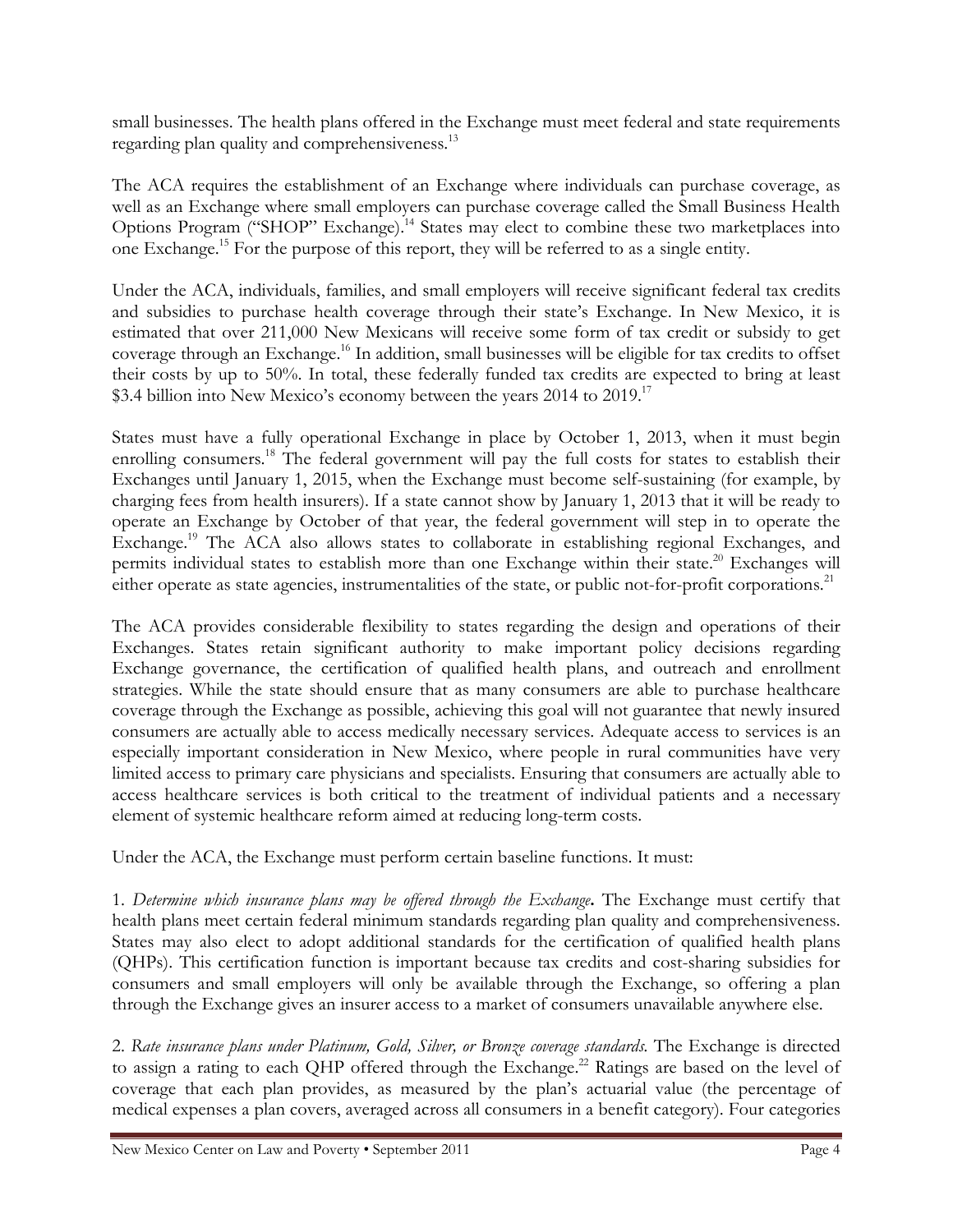of coverage will be offered through the Exchange: Platinum, Gold, Silver and Bronze. Platinum coverage has the highest actuarial value (90%), and thus offers the most comprehensive coverage, while Bronze plans will have an actuarial value of  $(60\%)$  and offer less coverage.<sup>23</sup>

3. Maintain a website and customer assistance hotline to provide consumers and small employers with information about their health insurance options and enroll them in the health plans of their choice. This website must allow consumers to compare and purchase different health plans offered by various insurance companies.<sup>24</sup> Information about plans must be presented uniformly to make comparing plans easier.<sup>25</sup> The Exchange must also provide an online calculator that shows the costs of coverage after taking into account the tax credits and subsidies for which the individual qualifies.<sup>26</sup> Finally, the Exchange must have a toll-free customer assistance hotline.<sup>27</sup>

4. Provide information about federal tax credits and subsidies to help consumers and small businesses purchase coverage. Consumers and small businesses are eligible to receive federal tax credits and subsidies if they purchase health insurance through the Exchange. The Exchange must, at a minimum, require health plans to provide information about the amount of cost-sharing required under the plan, and the Exchange must provide an online calculator that shows consumers the actual cost of coverage after applying any tax credits or cost-sharing subsidies.<sup>28</sup>

Individual Tax Credits: For consumers, the tax credits are advanceable, which means they are available throughout the tax year rather than merely at the end.<sup>29</sup> The Exchange will send the request to the federal government for an individual to receive advanceable credits.<sup>30</sup> The health plan offering coverage through the Exchange will discount the cost of the insurance premium by the amount of the credit. The federal government sends the credits to the insurer on a monthly basis,<sup>31</sup> and reconciles the payments against the amount reported on the individual's next tax return.<sup>32</sup> If the individual has paid too much or too little in premiums (which may occur due to job or salary changes), the IRS will compensate or bill the individual accordingly.<sup>33</sup> Consumers qualifying for the premium tax credit cannot pay more than a certain percentage of their total family income in premium costs; that percentage will vary based upon family size and poverty level. According to the ACA, the size of the tax credit will be equal to the premium cost of the second lowest cost Silver plan coverage in the Exchange minus the consumer's total maximum allowable contribution.<sup>34</sup> Table 1 shows what percentage of household income a family may be required to pay for premiums.

| Table 1: Maximum Premium Contribution by Household Income |  |  |  |  |  |
|-----------------------------------------------------------|--|--|--|--|--|
|-----------------------------------------------------------|--|--|--|--|--|

| Household Income, as a Percentage | Maximum Allowable Premium Contribution, as a |
|-----------------------------------|----------------------------------------------|
| of Federal Poverty Level (FPL)    | Percentage of Household Income               |
| Up to $133\%$                     | $2\%$                                        |
| $133 - 150\%$                     | $3 - 4\%$                                    |
| $150 - 200\%$                     | $4 - 6.3\%$                                  |
| $200 - 250\%$                     | $6.3 - 8.05\%$                               |
| $250 - 300\%$                     | $8.05 - 9.5\%$                               |
| $300 - 400\%$                     | $9.5\%$                                      |

Source: Families USA<sup>35</sup>

Small Employer Tax Credits: The ACA also incentivizes small employers to provide insurance coverage to their employees through the Small Business Health Options Program ("SHOP"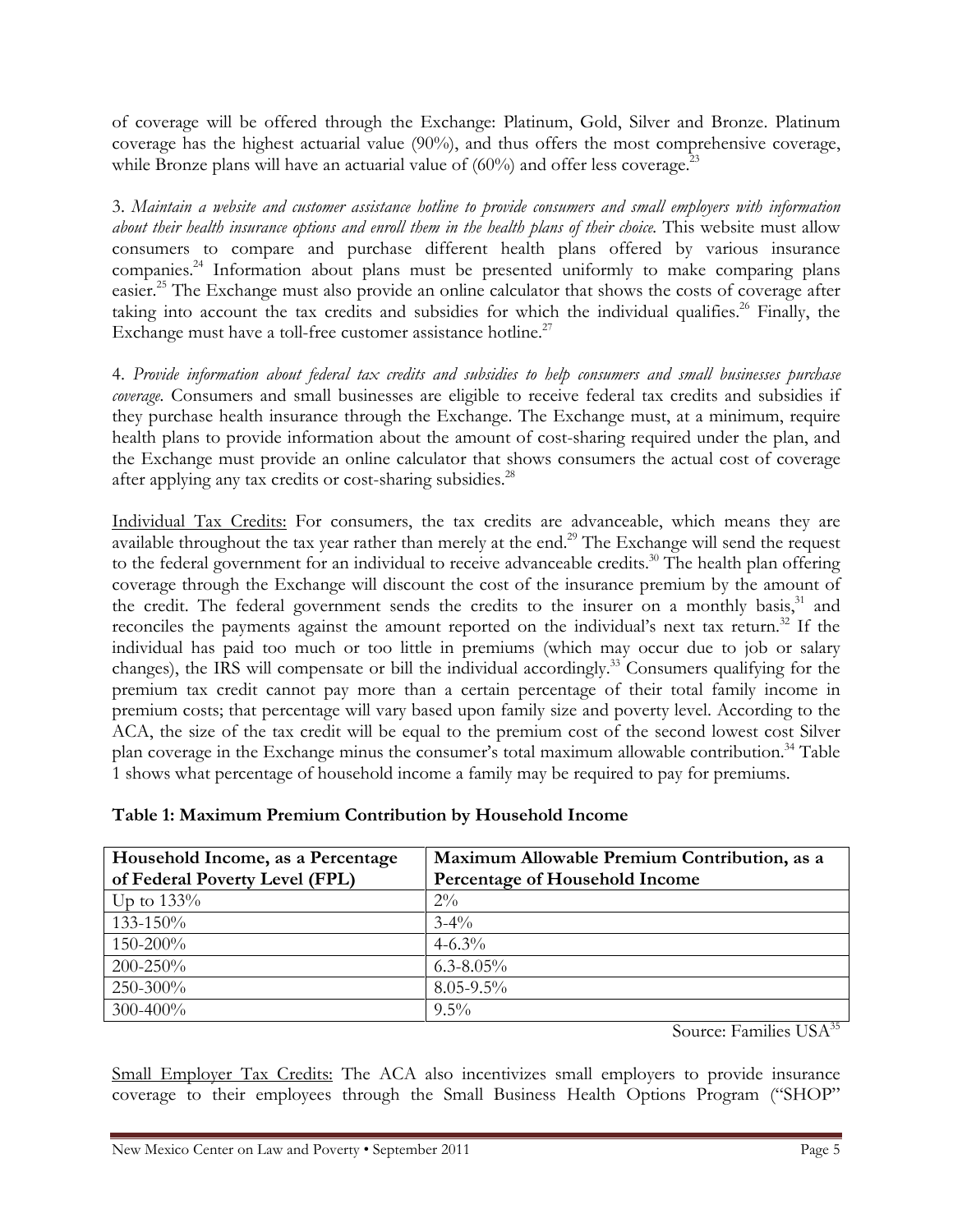Exchange). Small businesses are already eligible for tax credits to cover up to 35% of the premiums paid for employee health insurance.<sup>36</sup> Beginning in 2014, small businesses with fewer than 25 employees that pay annual average wages below \$50,000 will be eligible for a small business tax credit to offset up to 50% of the cost of providing employer-sponsored insurance benefits.<sup>37</sup> Nonprofit employers will receive tax credits for up to 35% of the costs.<sup>38</sup> Small employers are only eligible for the tax credits if they pay at least  $50\%$  of the costs of premiums for their employees.<sup>39</sup>

Consumer Subsidies for Out-of-Pocket Costs: Whether they purchase plans independently through the Exchange or are covered by a small employer purchasing coverage through the SHOP Exchange, consumers are also eligible for subsidies to offset out-of-pocket costs of insurance. Outof-pocket costs are healthcare expenses that consumers must pay, apart from their premium contribution, because they are not covered by insurance. They include costs such as copayments and deductibles. The ACA limits the total amount of out-of-pocket costs for essential health benefits.<sup>40</sup> The limits are based on the maximum out-of-pocket limits for Health Savings Account-qualified health plans (\$5,950 for single coverage and \$11,900 for family coverage in 2010, indexed to the change in the Consumer Price Index until 2014 when the provision takes effect.)<sup>41</sup> After 2014, the limits will be indexed to the change in the cost of health insurance.<sup> $42$ </sup> As shown in Table 2, people with incomes at or below 400% of poverty have their out-of-pocket liability capped at lower levels.

|                                | Household Income, as a Percentage Maximum Allowable Out-of-Pocket Costs, as |
|--------------------------------|-----------------------------------------------------------------------------|
| of Federal Poverty Level (FPL) | Proportion of Maximum Contribution to Health                                |
|                                | <b>Savings Account</b>                                                      |
| $100 - 200\%$                  | Two-thirds of Maximum                                                       |
| $200 - 300\%$                  | One-half of Maximum                                                         |
| $300 - 400\%$                  | One-third of Maximum                                                        |

#### Table 2: Out-of-Pocket Costs - Maximum Liability by Household Income

The limits on out-of-pocket maximum amounts means that people with incomes of 150% of the poverty level who purchase coverage in the Exchange would have the limit on their out-of-pocket spending reduced to two-thirds of the generally applicable maximum (for example, if the provision were in effect in 2010, at 150% of the federal poverty level, the out-of-pocket maximum would be about \$1,981 for single coverage and \$3,963 for family coverage). $43$ 

5. Develop an outreach strategy and provide "no wrong door" access to individuals who may qualify for Medicaid. The Exchange and the state's Medicaid system must be coordinated to provide a "one-stop shop" where consumers' eligibility for the Exchange, Medicaid, or the Children's Health Insurance Program (CHIP) can be determined through a single application and the person must be enrolled in the appropriate program.<sup>44</sup> The Exchange must provide consumers the tools to allow for submission of this single, streamlined application via internet portal, telephone, mail, or in person.<sup>45</sup> In addition, the Exchange must conduct outreach to raise awareness among consumers about their coverage options and help people select and enroll in health plans. This outreach plan must include both an Exchange-operated "navigator program" and other education and outreach activities.<sup>46</sup>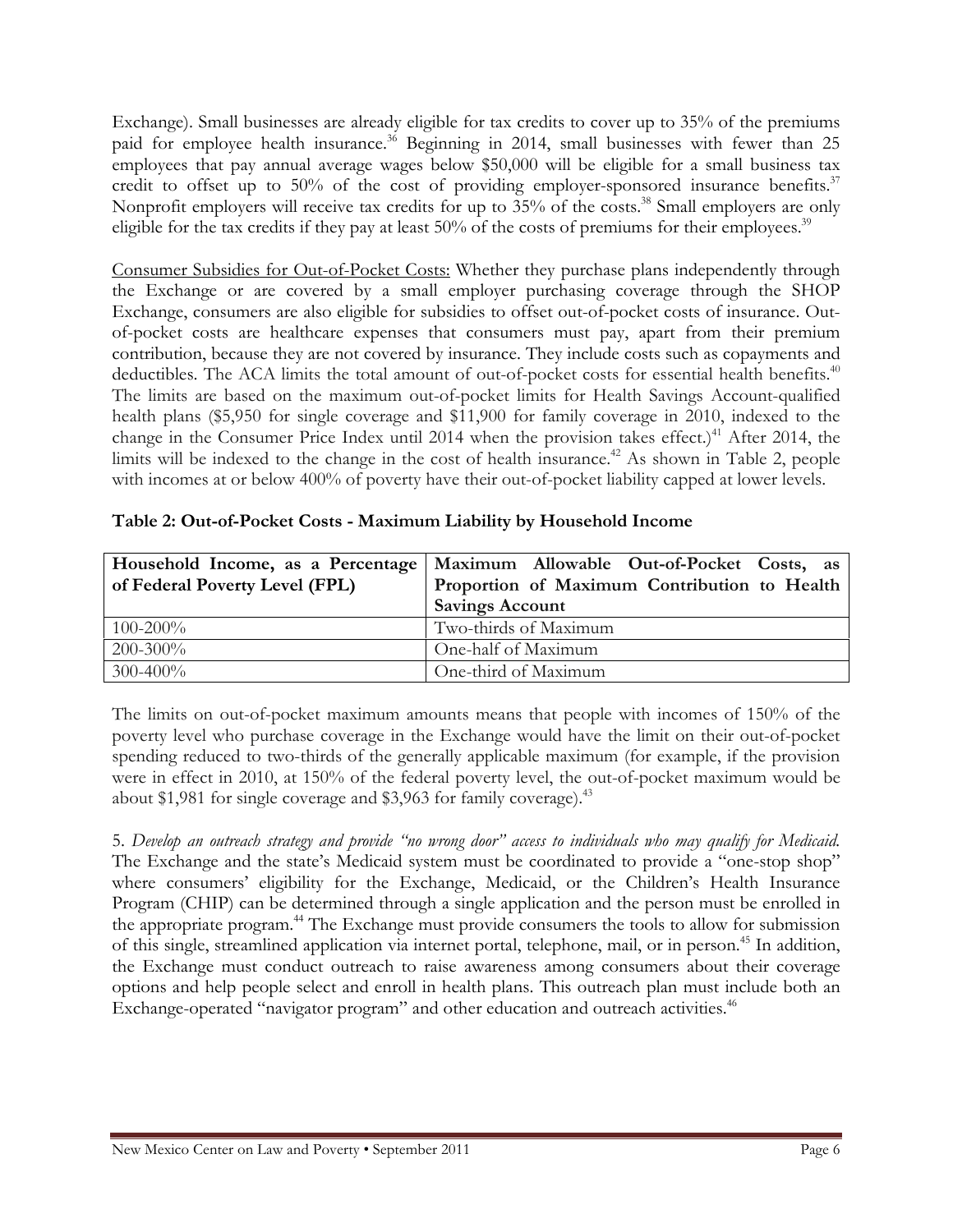#### III. OPPORTUNITIES FOR IMPLEMENTATION: HOW AN EXCHANGE CAN BE STRUCTURED TO MAXIMIZE ACCESS TO HEALTHCARE IN NEW MEXICO

Whether the Exchange successfully increases access to high-quality healthcare for consumers and small employers will depend largely upon the policy choices made by the state in the areas where it has flexibility under the ACA. The state can ensure that the Exchange actually increases access to healthcare rather than simply increases access to health insurance by designing the Exchange to:

1) Have the authority to encourage high quality and affordable healthcare services in communities across the state; 2) Be governed by an agency that prioritizes the interests of consumers and small employers; 3) Maximize enrollment by using simple application procedures and developing an outreach plan that takes into account the state's geography and demography; 4) Streamline enrollment systems for Medicaid and the Exchange and ensure that individuals do not lose coverage if they transition from one system to another; and 5) Address the healthcare concerns and legal requirements for the state's large Native American population.

#### 1. Improve Access to High-Quality and Affordable Coverage for Consumers and Small **Employers**

The basic function of the Exchange is to connect consumers and small employers to high-quality health insurance. To do this successfully, New Mexican consumers and small employers must be fully informed about how an Exchange can help them purchase federally subsidized health coverage. Many New Mexico residents who will become newly eligible for coverage under the ACA do not understand what an Exchange is or how it can benefit them. Further, the Exchange must be able to demonstrate to consumers that purchasing insurance is a good deal for them, by ensuring that plans offered in the Exchange meet the healthcare needs of consumers across the state. Finally, the Exchange can take prudent steps to keep healthcare coverage affordable for all participants.

#### Make Information about Health Plans Available and Easy to Understand

A successful Exchange will assist all participants in making fully informed decisions about their healthcare coverage. New Mexico's population is highly diverse in terms of its racial/ethnic, linguistic, geographic and socioeconomic composition. Rates of uninsurance tend to be higher among low-income and rural residents, as well as among Hispanics, Native Americans, and other racial and ethnic minorities. In order to ensure that all eligible consumers are able to purchase healthcare coverage and receive federal subsidies, the Exchange must provide consumers and small employers with appropriate, easy to understand information about their coverage options.

New Mexicans must be educated about what an Exchange is and what it will do. The state's Office of Health Care Reform (OHCR) recently commissioned surveys of uninsured and underserved populations, using a federal planning grant for Exchanges.<sup>47</sup> In the survey of the uninsured, 40% of those surveyed were unaware a health reform law had passed.<sup>48</sup> Only 15% of the uninsured said they were aware the law required an Exchange.<sup>49</sup> However, after being given a brief description of the Exchange,  $82\%$  of the uninsured said they believed an Exchange was a good idea.<sup>50</sup>

The ACA requires that the Exchange provide consumers and small employers with choices about their coverage options by making information about health plans available and easy to compare on a website. The Exchange must use a standard online format for presenting information about plans.<sup>51</sup> Further, the ACA directs the Exchange to set up a consumer hotline where people can get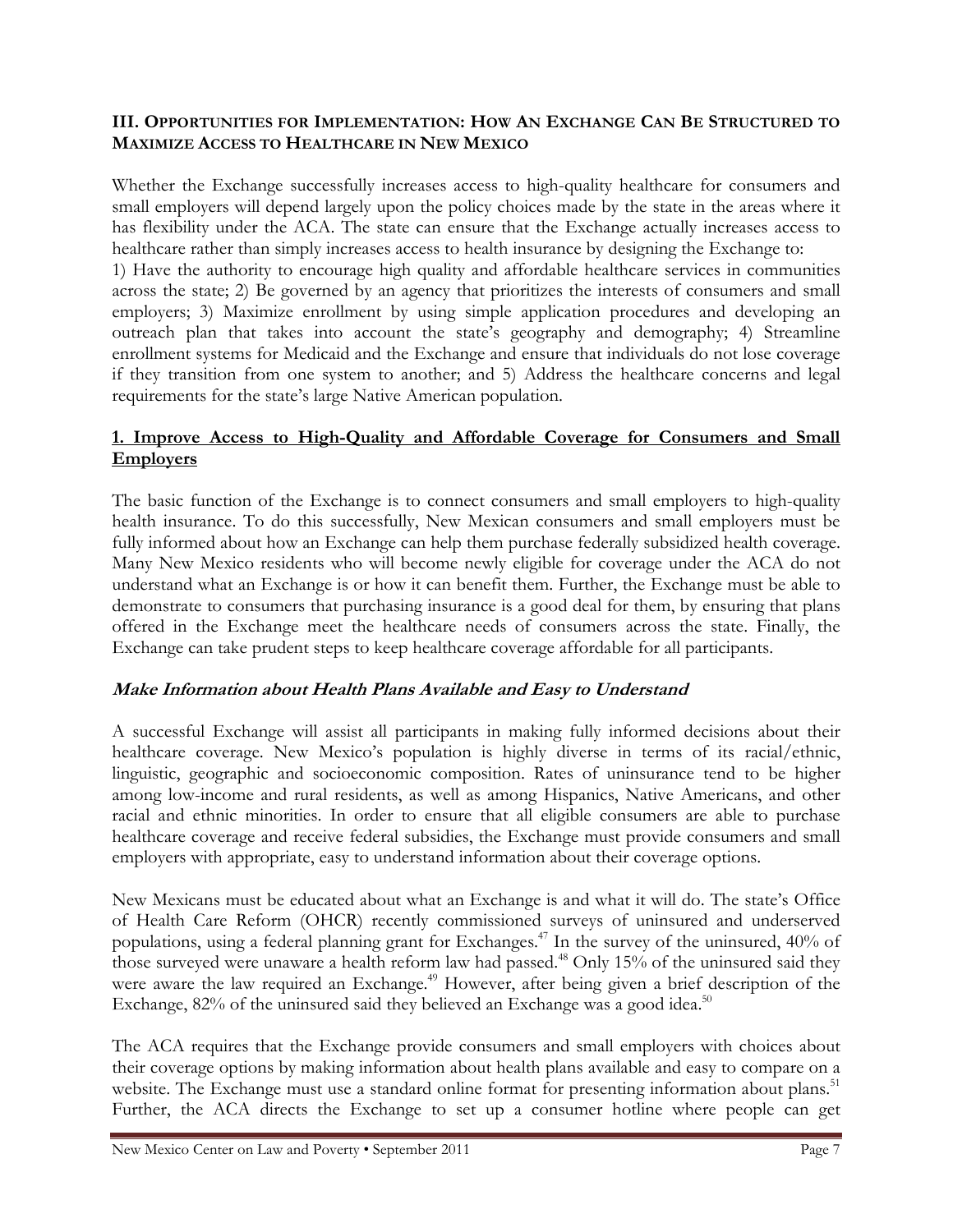information about health coverage options, ask general questions, and troubleshoot issues with their existing coverage.<sup>52</sup>

The Exchange must also collect certain information from qualified health plans (QHPs) and provide that information to consumers via the Exchange website.<sup>53</sup> These reporting requirements include data on: claims payment policies and practices; periodic financial disclosures; enrollment; disenrollment; number of claims that are denied; data on rating practices; cost sharing and payments with respect to any out-of-network coverage; and enrollee rights.<sup>54</sup>

#### Ensure that Health Plans Provide Affordable and High-Quality Coverage

Health reform will only improve health outcomes and reduce health disparities if it can offer consumers good value – high quality care at a price they can afford. Cost is the primary barrier to obtaining coverage for New Mexico's uninsured. In the OHCR survey of the uninsured, 77% of those surveyed said they were currently not insured because they did not have access to affordable coverage.<sup>55</sup> In the survey of women, participants cited cost as a significant barrier to obtaining and maintaining coverage – and affordability was mentioned across all ethnic and income groups.<sup>56</sup> In the survey of young adults and the marginally employed, a majority of those surveyed said they feared financial disaster if they experienced a health problem.<sup>57</sup>

Affordability: The ACA takes significant steps towards ensuring that consumers do not pay exorbitant costs for insurance by limiting the amounts they must pay for premiums and out-ofpocket costs (as shown previously in Tables 1 and 2). Both individuals and small businesses will be eligible for tax credits that will substantially decrease premium costs, and many individuals will also be eligible for subsidies to further reduce out-of-pocket expenditures. Moreover, individuals will be grouped into one risk pool in the Exchange, which will help keep costs down for everyone. The Exchange also gives small businesses purchasing power similar to what large businesses have so that small businesses can access better choices and lower prices.<sup>58</sup> The state, however, can go even further to make health plans affordable. The federal Department of Health and Human Services has proposed rules that clarify that states will be allowed to negotiate with health plans over their rates or implement competitive bidding processes.<sup>59</sup> New Mexico could authorize its Exchange to implement these strategies to ensure that the most affordable plans are offered on the Exchange.

Quality of Coverage: In addition to cost, there is a real concern among consumers that even if they have insurance, that insurance will not grant them access to the healthcare they need. Consumers expressed concern that individuals in rural areas would be unable to see a doctor even if they have insurance.<sup>60</sup> This concern is justified in New Mexico; as shown in Table 3, the ratio of primary care physicians per 1000 residents is very low in rural counties compared to the state's urban centers. For instance, in 2010 there were 3.74 primary care physicians for every 1000 residents in Bernalillo County, the state's most populous county and major economic center, while Hidalgo County, located in Southeastern New Mexico with a population of 5,932, did not have a single licensed primary care physician.<sup>61</sup>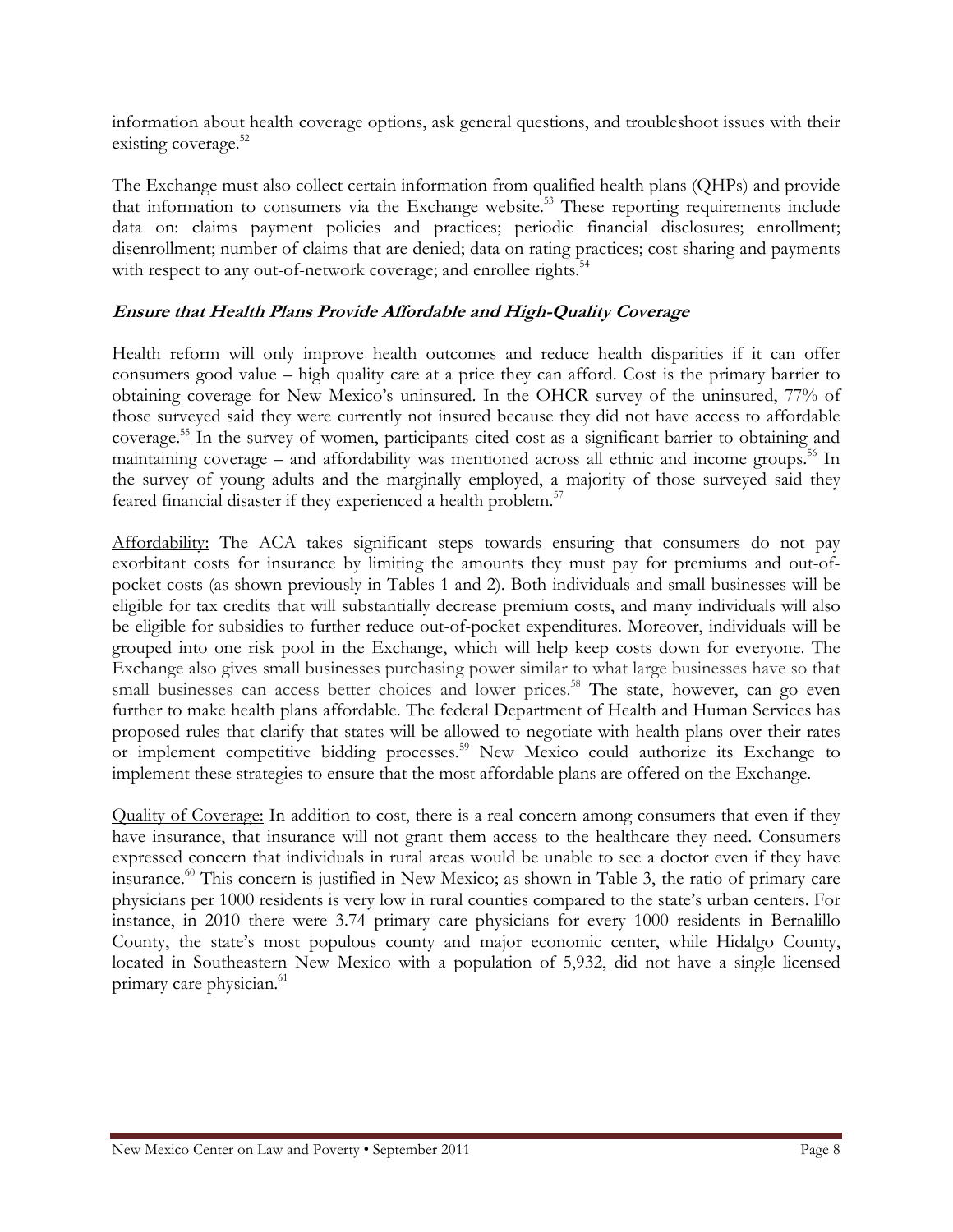| County     | Population (Population   | <b>Licensed Primary Care Physicians per</b> |
|------------|--------------------------|---------------------------------------------|
|            | Density/Square Mile)     | 1000 Residents                              |
| Bernalillo | $662,564$ (566.8/sqm)    | 3.74                                        |
| De Baca    | $2,022(0.95/\text{sgm})$ | .44                                         |
| Valencia   | $76,569$ (62/sqm)        | .44                                         |
| Torrance   | $16,383$ (5/sqm)         | .28                                         |
| Mora       | 4,881 $(3/sqm)$          | .18                                         |
| Hidalgo    | 4,894 $(3/sqm)$          | 0.00                                        |

Table 3: New Mexico Counties with the Lowest Ratio of Licensed Primary Care Physicians per 1000 Residents (2010)

Source: New Mexico Health Policy Commission<sup>62</sup>

Survey participants suggested providing incentives to primary care providers in high-need areas and utilizing technology (such as teleconferencing) to bring specialists to rural communities.<sup>63</sup> Coverage statewide will ideally be both comprehensive and coordinated with other services – for example, some survey respondents suggested locating primary care providers near public benefits offices.<sup>64</sup> In addition, certain benefits that are not required under the ACA, such as dental, vision, hearing, and certain behavioral health and substance abuse treatment services, are essential to meeting the needs of some consumers – particularly those with disabilities. $65$ 

Policymakers in New Mexico can ensure that our Exchange will address these cost and quality concerns. A key function of the Exchange will be to certify which health plans may be offered through the Exchange. The ACA requires that plans offered through the Exchange meet certain basic federal requirements regarding plan quality and comprehensiveness. At a minimum, qualified health plans must offer a "minimal essential benefits package",<sup>66</sup> and must comply with other criteria regarding grievance procedures, adequacy of provider networks, and marketing practices.<sup>67</sup>

States have the authority to establish additional plan selection criteria and to decide if offering a plan would be in the best interest of individual consumers and employers.<sup>68</sup> This gives New Mexico the opportunity to increase not just access to affordable insurance, but access to actual providers and services in the communities where these newly insured consumers live. The Exchange could develop selection criteria for qualified health plans that go beyond the minimum requirements in federal law to ensure that health plans provide consumers with affordable, high quality and comprehensive coverage. To this end, the Exchange in New Mexico should be given the power to:

- 1. Ensure health plans have adequate networks of healthcare providers that serve low-income communities, including rural areas, tribal areas, and traditionally medically underserved urban areas. While the ACA requires that plans have adequate provider networks, $69$  the Exchange in New Mexico could set specific standards that meet the needs of our state's population.
- 2. Develop standards for minimum essential benefits that adequately meet patient healthcare needs, for example, by requiring such benefits as dental or vision services, which have been identified by consumers as particularly important services
- 3. Improve health outcomes by encouraging health plans to adopt practices which increase the availability of services in rural and urban underserved areas and are likely to yield better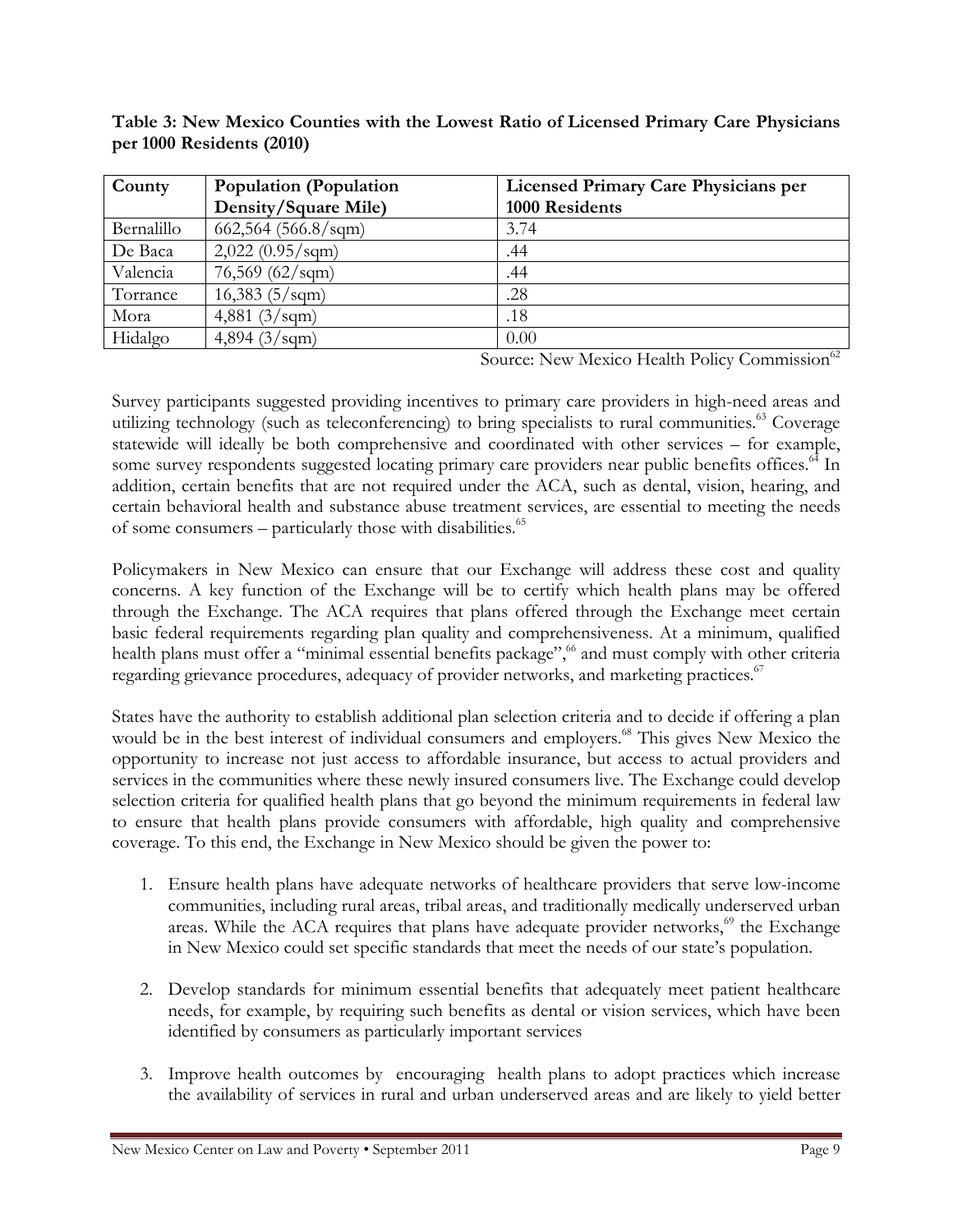patient health outcomes. Under the ACA, the Secretary of Health and Human Services will be establishing guidelines on strategies for improving health outcomes,<sup>70</sup> for example by recommending that health plans report to the Exchange on care coordination, reductions in hospital readmissions, and wellness and health promotion activities, among other areas. The Exchange in New Mexico should evaluate these strategies and use them if appropriate.

In addition to establishing health plan selection criteria, the ACA also requires qualified health plans to report data on health plan performance, including information on patient utilization of healthcare services.<sup>71</sup> The Exchange should consider ways to use this data to hold qualified health plans accountable for their performance. For instance, the Exchange could use health plan performance data as a factor in determining whether to re-certify plans.

#### Prevent Adverse Selection against the Exchange

For the Exchange to be successful at offering affordable and high quality coverage, the state will need to guard against the threat of "adverse selection" against the Exchange. Adverse selection occurs when a disproportionate number of people who are in poorer health and have high health expenses enroll in coverage through the Exchange, while healthier, lower-cost people enroll in plans offered through the markets outside of the Exchange.<sup>72</sup> This would drive up costs not only for consumers and small employers purchasing coverage through the Exchange, but also for the federal government, which must provide tax credits and subsidies to help purchase the coverage. Higher premiums would depress participation in the Exchange if consumers and small businesses could get a better deal in the private market. This in turn could drive premiums in the Exchange even higher.<sup>73</sup>

Adverse selection can also occur among plans offered in the Exchange. The ACA requires the Exchange to offer consumers an array of coverage options at different coverage levels: Bronze, Silver, Gold, and Platinum, as well as a Catastrophic plan option for certain consumers. Platinum plans will have the most comprehensive coverage while Bronze plans will have the least coverage. People with chronic conditions and greater healthcare needs could tend to choose more comprehensive coverage options, causing the premiums for such plans to become increasingly unaffordable.

The ACA provides some protection against adverse selection. First, the federal premium tax credits that will help low and moderate income people purchase insurance can only be used in the Exchange, making the Exchange an attractive option for many consumers. These credits will not, however, lower the risk of adverse selection for those individuals and small businesses that are *not* eligible for such subsidies and who may choose to purchase coverage outside of the Exchange.<sup>74</sup> Second, the ACA requires the use of a risk-adjustment system, in which plans with sicker-thanaverage participants receive payments to compensate them for the resultant higher costs. However, this generally only compensates plans for some of the differences in health costs. Finally, the ACA requires a "single risk pool," meaning that each insurer will be required to treat all enrollees in a given plan – whether inside or outside the Exchange – as a single group when setting premiums.<sup>75</sup> This reduces the ability of insurers to "cherry pick" healthier enrollees and offer them coverage at lower prices outside of the Exchange. However, this only provides limited protection because the ACA does not require insurers to offer identical plans inside and outside of the Exchange.<sup>76</sup>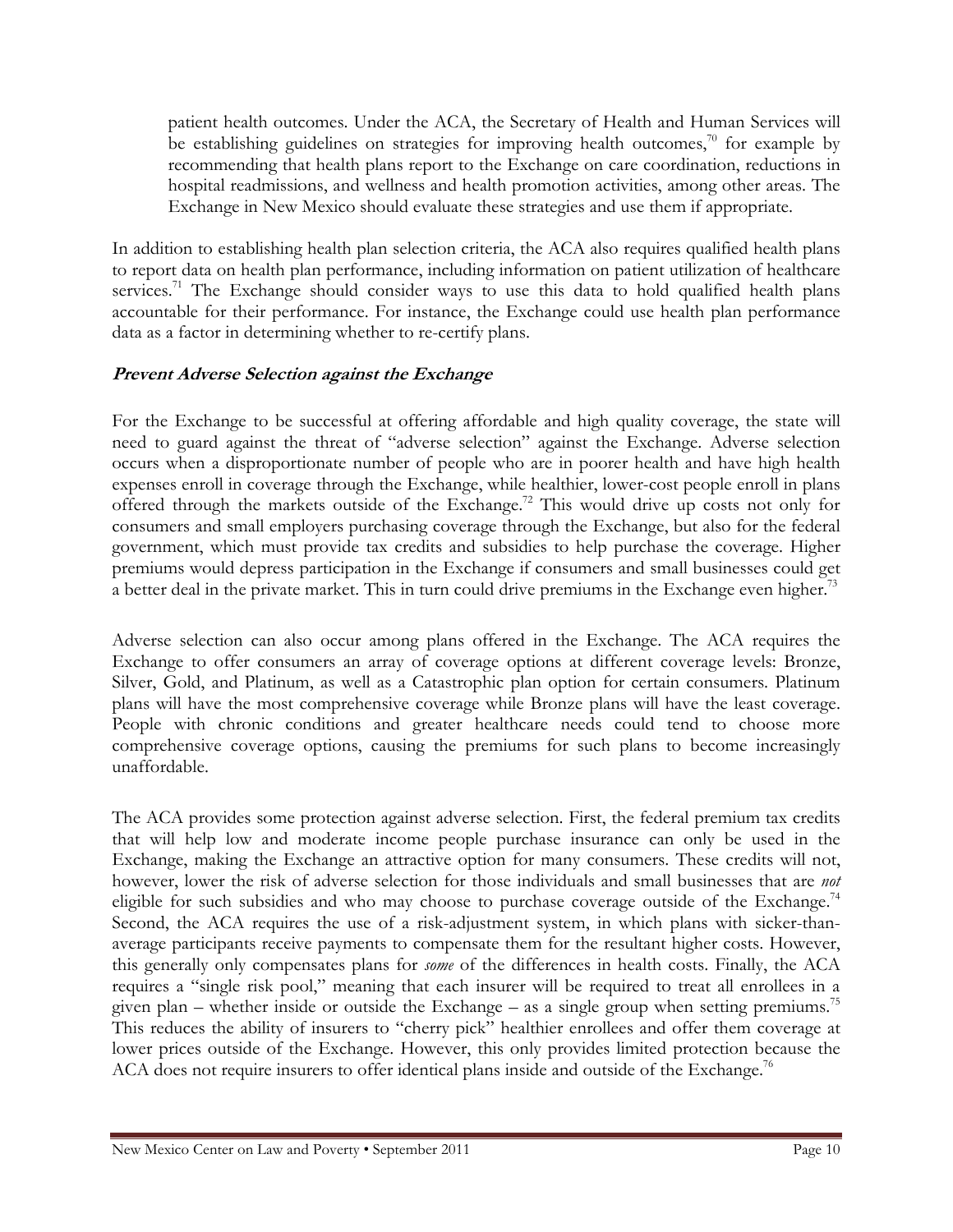It is therefore important that the state provide further protections against adverse selection, for example, by:

- 1. Maximizing enrollment in the Exchange. This will help spread risk throughout the pool of insured people because healthy individuals will be pooled with those who have health conditions.
- 2. Making the rules for any insurance markets outside the Exchange consistent with the rules that apply inside the Exchange: This would discourage insurers from refusing to participate in the Exchange and prevent insurers operating outside the Exchange from designing benefit packages and marketing campaigns to attract healthier people away from the Exchange.
- 3. Requiring insurers to offer the same products inside and outside the Exchange: This would remove incentives for insurers to only offer insurance outside of the Exchange where consumer protection rules may be weaker.
- 4. Requiring all insurers that are licensed in the state to pay fees to support the Exchange, whether or not they participate in the Exchange: This would encourage insurers to offer plans in the Exchange because they would be required to support its operations even if they did not participate.
- 5. Offering Medicaid contracts only to insurers that offer plans on the Exchange: This would leverage the substantial purchasing power that the Medicaid program has with insurance companies to discourage them from refusing to offer plans in the Exchange.
- 6. Ensuring that risk-adjustment and risk-pooling requirements work effectively, and conducting strong and ongoing enforcement of premium pricing and actuarial value rules: To work effectively, the ACA's requirements regarding premium pricing, risk pooling and actuarial value must be closely monitored and enforced.
- 7. Establish a comprehensive baseline of Essential Health Benefits: Detailed and standardized benefit rules could ensure that insurers cannot craft plans that scale back coverage in areas important to people with significant health needs.
- 8. Require insurers that want to operate in the Exchange to offer products at all Exchange coverage levels: This would ensure that Platinum plans are available and that insurers offering this coverage are not automatically attracting a disproportionate number of sicker consumers.

#### 2. Ensure the Exchange is a Consumer-Oriented Agency that is Transparent and Accountable to the Public

The ACA provides states with considerable authority to decide how the Exchange will be governed. If the Exchange is going to effectively increase access to high-quality healthcare, it must be governed in an unbiased way and must be accountable to stakeholders and the public generally. This is achievable by structuring the Exchange as an independent "quasi-governmental" agency rather than a state agency, and imposing strict regulations against conflicts of interest for members of the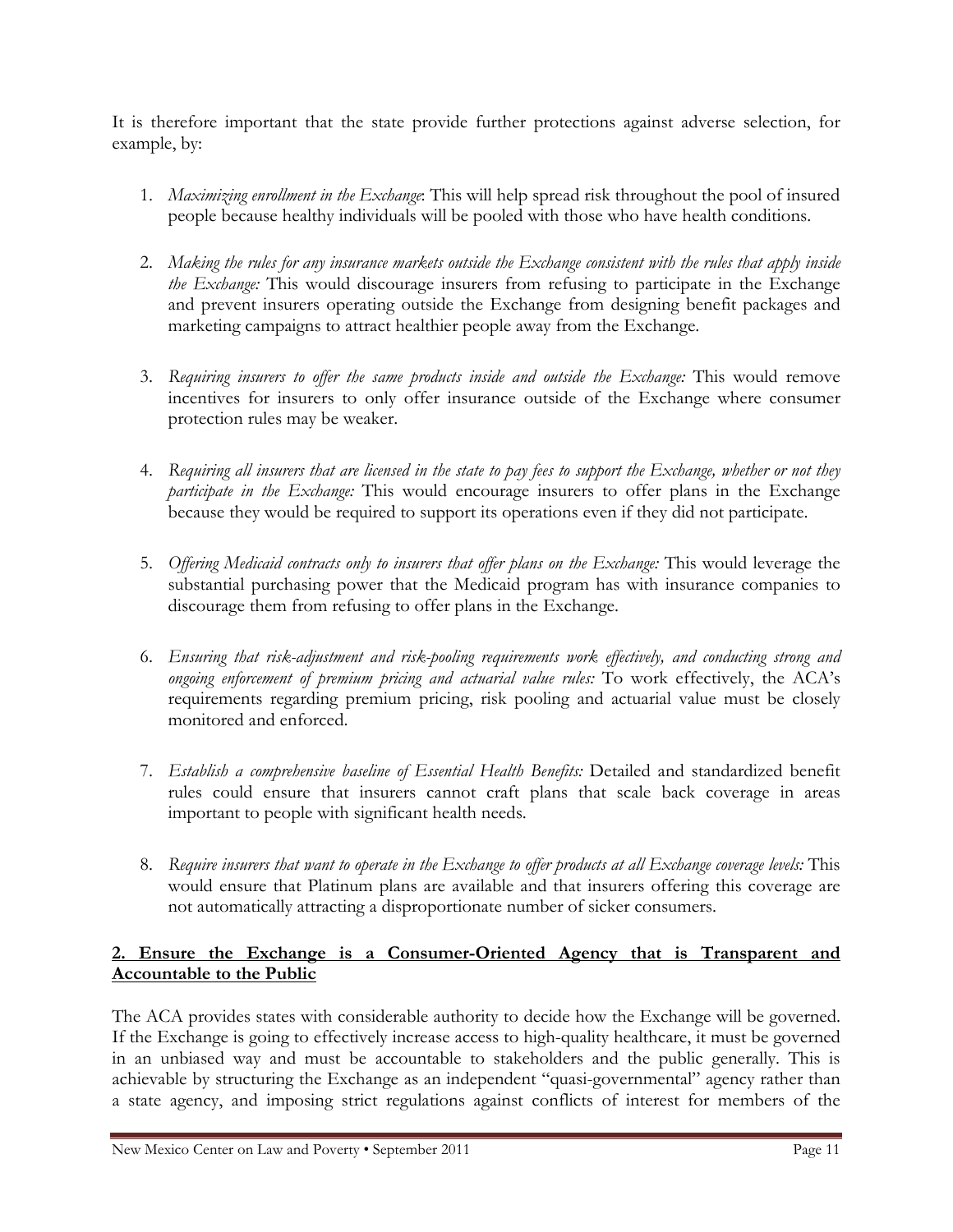Exchange's board of directors and staff. It is important that the board be composed of experts in the field who do not stand to gain financially from the Exchange's operations. Further, the board will have more credibility if the appointment of board members is politically balanced and as free from the influence of changing political cycles as possible. Transparency and accountability are also critical and could be promoted by applying the state's sunshine laws to the Exchange and developing robust grievance procedures for consumers to resolve disputes.

### Independent Non-Profit Agency that is "Quasi-Governmental"

Under the ACA, the Exchange must either operate as a state agency (or instrumentality of the state), or as a public not-for-profit corporation.<sup>77</sup> While there are advantages and drawbacks to both approaches, setting up the Exchange as an independent and "quasi-governmental" not-for-profit corporation has important benefits. First, an independent agency would be administratively efficient because it would not be subject to the same bureaucracy, salary limits, or procurement laws as a state agency. As a result, an independent Exchange would have the flexibility to hire technically competent staff and be responsive to changing conditions. An independent agency would also be more likely to have credibility with consumers and small businesses. For example, the young adults who were surveyed by the OHCR indicated a high level of mistrust of government's ability to provide a plan with high-quality coverage.<sup>78</sup>

The state can also minimize the potential drawbacks of using an independent nonprofit agency to run the Exchange by adopting legislation to make it "quasi-governmental." Specifically, the state could make the Exchange subject to the same transparency laws as state agencies and require that the Exchange report regularly on its activities to the Legislature. The state could also require state agencies to cooperate with the Exchange and contract with it as needed to coordinate enrollment and coverage systems. Finally, the state could maintain the authority to appoint board members who govern the Exchange in a balanced manner as discussed below.

#### Prohibitions against Conflicts of Interest

While the ACA requires that the Exchange must be governed by a board of directors, it does not address other key governance questions, such as how those members should be selected, or what qualifications they should have. Consumers will rely on the Exchange to protect their interests, and trust in the Exchange will be greatly affected by public perception of its independence.

It is critical that the Exchange is free of conflicts of interest. Those who stand to financially benefit from the activities of the Exchange, such as insurance industry representatives and healthcare providers, should not serve on the board or staff of the Exchange. Respondents to the OHCR survey agreed that the Exchange should be an unbiased source of information, independent of insurance companies and brokers, to protect consumers' interests.<sup>79</sup> To be optimally robust, conflict of interest rules should extend to both the board and staff of the Exchange. Because consumer confidence in the Exchange is so critical, strong conflict of interest protections will not only ensure more independent decision-making, but will also preserve the *appearance* of independence, which is key to gaining the public's trust. The National Association of Insurance Commissioners Consumer Liaison Committee agrees that insurers and healthcare providers should be excluded from the governing board in order to gain wide consumer acceptance.<sup>80</sup>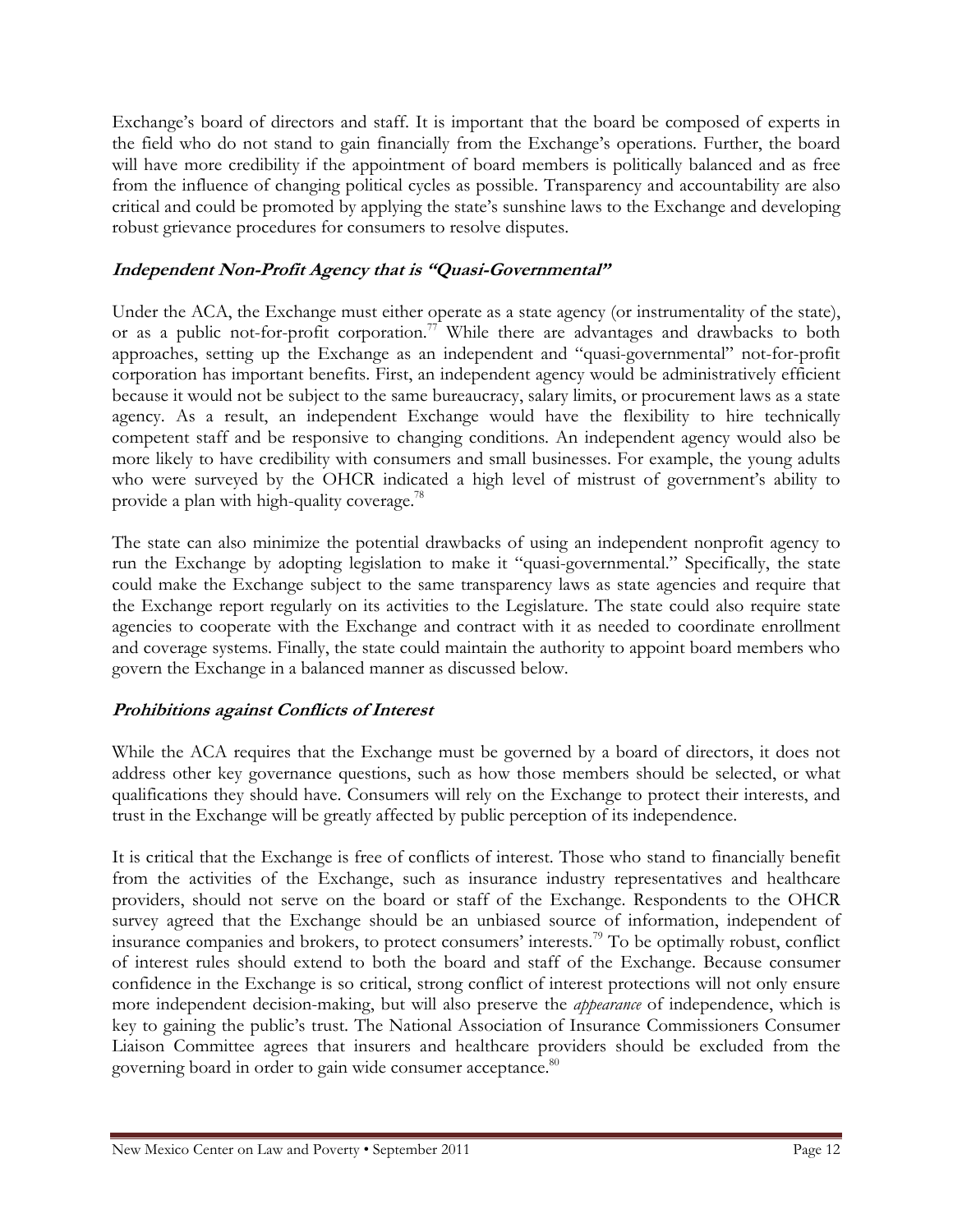These protections would also prevent one insurance company or healthcare provider from gaining an unfair competitive advantage over another. The Exchange is charged with determining whether health plans meet certification standards to offer coverage on the Exchange. It would not be fair to allow one insurance company to serve on the Exchange's board while denying another. The only way to promote fairness would be to have all the companies and healthcare providers serve on the board or staff of the Exchange, which would both be impractical and result in undue industry influence at the expense of consumer interests.

Such a prohibition would not prevent the board or staff from having adequate expertise. By prohibiting board and staff members from having current employment with insurers and healthcare providers, the state could still allow for persons with prior experience working in the health insurance industry to serve as members of the Exchange's board of directors.<sup>81</sup> Members can also be drawn from academia, the nonprofit policy sector, and retired industry employees. For example, New Mexico State University has an actuarial sciences program. Other states have named retired actuaries to their Exchange boards. In addition, the Exchange can still seek consultation from health insurers and providers. Its decision-making could be fully informed by these stakeholders, but still be conducted solely by those who have knowledge of the issues and no troubling financial interests.

# Expertise on Board of Directors

The Exchange will need board members who have the policy and technical experience necessary to carry out the functions of the Exchange, which will include evaluating the coverage provided by health plans and developing strategies to improve healthcare access, developing enrollment systems in coordination with other state and federal agencies, and maintaining an online system that is accessible, easy to understand, and provides useful information for consumers and small employers. The state can ensure that the board has these competencies by requiring that the members cover a wide range of expertise. Important areas of expertise will include experience with purchasing individual and small employer coverage, health plan administration, healthcare financing, health economics or healthcare policy, and enrollment strategies for reaching underserved communities.

# Balanced and Non-Partisan Board of Directors

If consumers and small businesses feel they are being well-served by the Exchange, then they will be more likely to choose the Exchange as their source of coverage. An important ingredient in sustaining consumer confidence will be taking steps to make the Exchange as independent of political pressure as possible. As such, no single appointing authority (i.e. Governor or Legislature) should be able to appoint a majority of the voting members of the board, as this would create at least the perception of partisan political control over the Exchange. Further, members of the Exchange's board should be given proper autonomy to make decisions and govern the operations of the Exchange without the fear of being removed from office on the basis of partisan political interests. Board members should only be removed for cause, and should be provided with a public hearing prior to removal.

#### Transparency and Accountability to the Public

The Exchange is more likely to develop policies that are in the interest of consumers and small employers if it is held accountable to these stakeholders. Requiring the Exchange to conduct its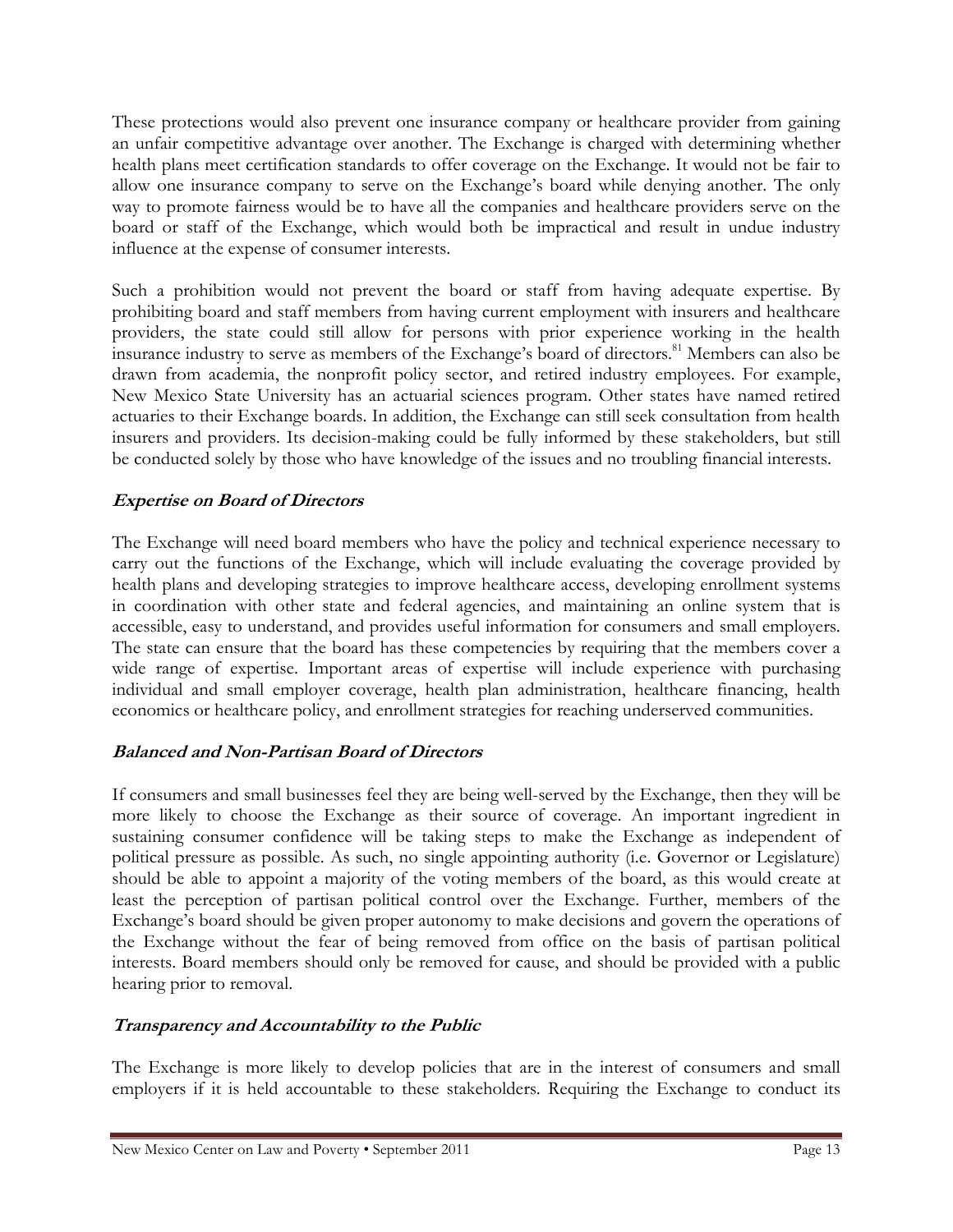business in a way that is transparent and accessible to the general public is essential to maintaining public confidence in the Exchange.

Sunshine Laws for Open Meetings, Public Records, and Rulemaking Procedures: Like other government agencies, the Exchange should be subject to state sunshine laws such as the Open Meetings Act and the Inspection of Public Records Act, which would allow the public to attend board meetings of the Exchange and to access its records. Importantly, the state can also require that the Exchange be subject to rulemaking procedures that require notice and public hearings whenever policies are adopted for the Exchange. This would give consumers and small employers the opportunity to comment upon the Exchange's policies as they are being developed.

Consultation with Stakeholders: To further promote transparency, the Exchange must consult with the public as a part of its decision-making process.<sup>82</sup> The federal Department of Health and Human Services has recently proposed a list of stakeholder groups that the state must consult with, including but not limited to: healthcare consumers; individuals with experience in facilitating enrollment in health coverage; advocates for enrolling hard to reach populations, including those who are advocates for individuals with disabilities and those who need culturally and linguistically appropriate services; small businesses and the self-employed; state Medicaid and CHIP agencies; federally recognized tribes; public health experts; healthcare providers; large employers; and health insurance issuers and agents and brokers.<sup>83</sup>

In New Mexico, Urban Indians are another important constituency that should be consulted with about the Exchange. Urban Indians are Native Americans who live off the reservation; they make up a significant portion of the Native population in New Mexico. This population experiences higher than average rates of uninsurance and significant difficulty in accessing healthcare services.

The state can ensure that this consultation occurs on an ongoing basis by adopting legislation that requires the Exchange to have advisory committees comprised of the various stakeholder groups. Maintaining a broad network of consulting stakeholder groups also provides the Exchange with an opportunity to secure policy and technical advice from insurance industry representatives and healthcare providers without creating the conflict of interest that would result from these individuals serving directly on the governing board of the Exchange.

Grievance Procedures: Finally, public accountability and transparency should extend to the plans that participate in the Exchange. The ACA requires the Exchange-funded navigator programs to provide consumers with information on filing complaints and grievances in the event they have been unlawfully denied benefits or services by their health insurance plan.<sup>84</sup> The state can ensure that the Exchange has comprehensive, non-discriminatory and consumer-friendly grievance procedures. This will protect the rights of consumers and small employers who may have disputes regarding their eligibility for coverage, benefits, costs or cost-sharing level, or denial of claims. This is especially important to minimize wrongful denials of eligibility or services.

#### 3. Maximize Enrollment for Uninsured and Underserved Populations

Healthcare reform presents a remarkable opportunity to increase access to healthcare and address health disparities in New Mexico. Health insurance will also become more affordable if more people get coverage. Higher enrollment in the Exchange will help bring down the costs of insurance for consumers and small employers by spreading risk across a larger pool of people.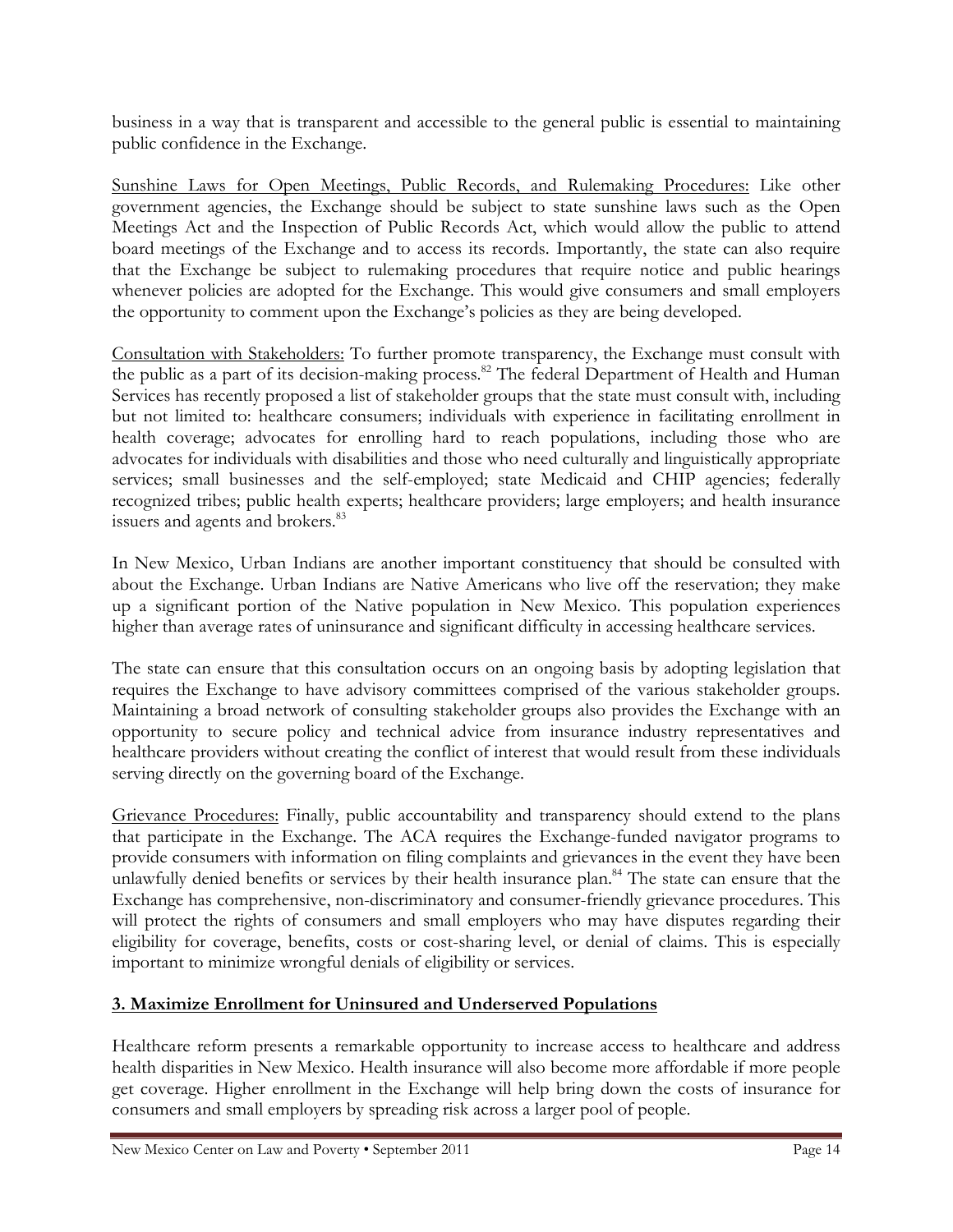However, this opportunity will be converted into reality only if eligible individuals actually enroll in coverage. The availability of coverage does not guarantee enrollment; for example, there are tens of thousands of children who are eligible for Medicaid in New Mexico who are still not covered. Moreover, awareness about the healthcare reform law is low among the individuals who will become newly eligible for coverage under the ACA, especially among people who are currently underserved. For example, the OHCR survey of individuals with disabilities in New Mexico found that people with disabilities are generally uninformed about the ACA, and that awareness of the law was particularly rare among Native Americans with disabilities.<sup>85</sup>

Maximum enrollment in the Exchange requires that the Exchange's plan for outreach and education be community-based and address the challenges unique to New Mexico's rural, diverse population. Outreach should be conducted by people who know the community. Applying for and retaining coverage should be easy and require as little paperwork as possible. The application process can also be strengthened to ensure that it does not create unnecessary barriers for immigrant families.

#### Outreach and Education Plan

Federal law directs the Exchange to establish a navigator program that will provide consumers with information about their coverage options and facilitate enrollment in the Exchange. This assistance will be especially necessary for people who have never purchased insurance in the private market.<sup>86</sup> The state could significantly increase enrollment by requiring the Exchange to develop an outreach plan for reaching underserved and vulnerable populations.

In OHCR's general consumer survey, participants agreed that it will be critical to build public awareness of the Exchange well in advance of the launch of an Exchange, using broadcast and print media, community and workplace events, and the internet.<sup>87</sup> Effectively getting the word out about the Exchange in New Mexico will be a challenge. In addition to the informational barriers discussed earlier in this brief, there are substantial linguistic, cultural, and geographic barriers to enrollment. It will be particularly important to make information accessible in multiple languages. In New Mexico, 36% of the population older than age 5 speaks a language other than English at home, and 27% of them report they do not speak English "very well".<sup>88</sup> The two most predominant non-English languages are Spanish and Navajo.<sup>89</sup> Some states have developed original information materials in languages other than English. Rather than simply providing translated materials, New Mexico should consider following their lead, as these original-language documents tend to be more culturally responsive and appropriate than translated materials.

Outreach and education efforts will be more effective if conducted by established community-based groups. These groups are well-positioned to reach people who may be underserved because they already provide other resources, such as food banks, case management, or counseling, and thus are likely to understand the unique needs of the community. They can ensure that populations that are at risk of not obtaining insurance, even though they are eligible for it at low cost or no cost, are actually enrolled. For example, outreach efforts can target people who are exempt from penalties for not carrying coverage, such as Native Americans, or low-income people who have incomes below the tax filing threshold. Community-based workers cans also take a holistic, whole-family approach and refer household members who do not or cannot enroll in coverage to other sources of healthcare.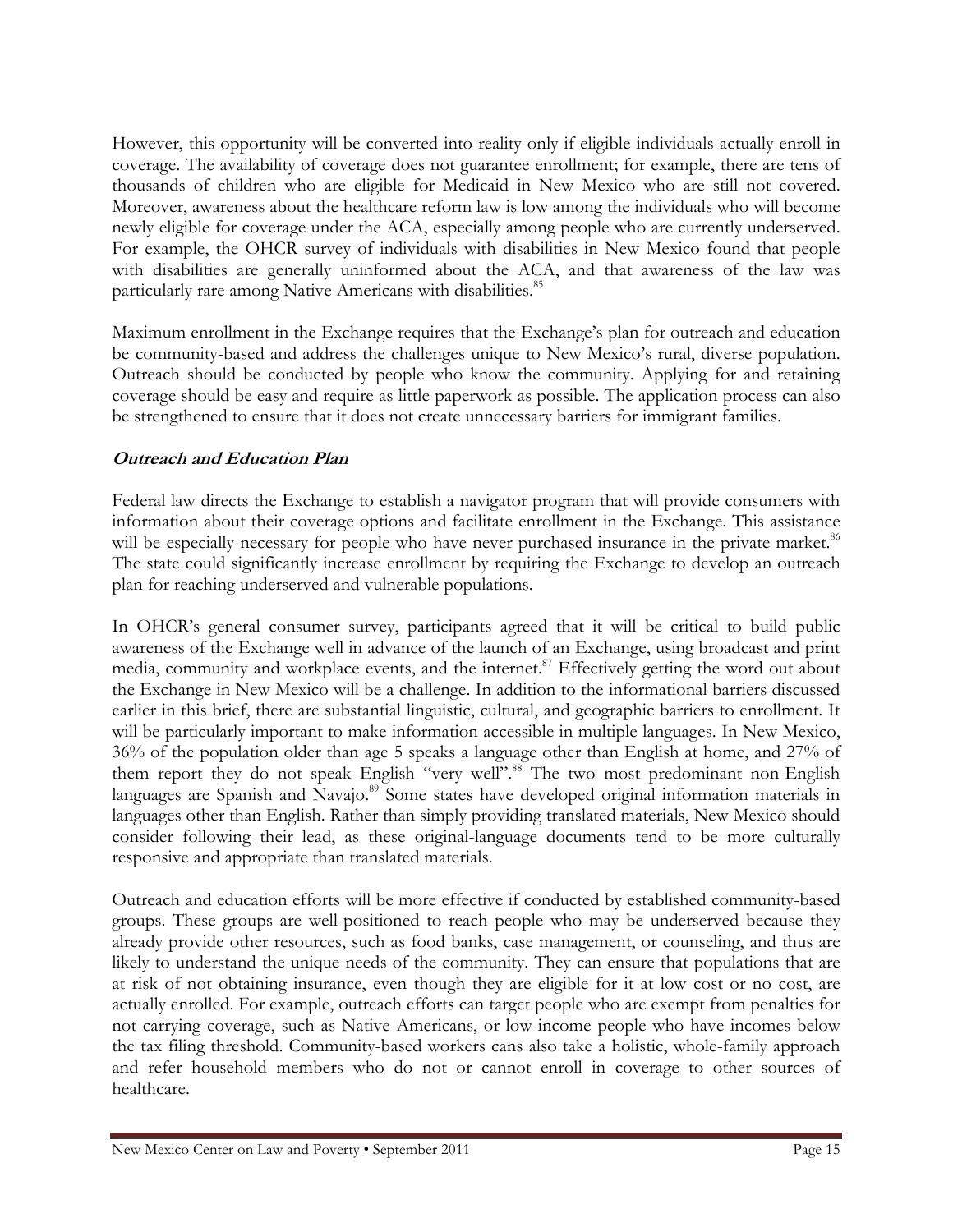#### Simple Enrollment Process

The application for the Exchange must be as easy and accessible as possible. To that end, the ACA requires that the application for healthcare coverage through the Exchange (including for tax credits and subsidies) be made available in a number of ways, including in person, online, by postal mail, and by telephone.<sup>90</sup> The state can ensure that these processes are user-friendly and accessible to people with disabilities and individuals with limited English proficiency. For example, the Department of Justice has instructions for states on how to make websites that are well-designed and accessible for people with disabilities.<sup>91</sup> In addition, the Exchange should make interpretation and translation services available for people with limited English proficiency. Finally, the Exchange should reduce paperwork requirements to facilitate enrollment according to the recommendations in the next section on streamlining Exchange and Medicaid enrollment systems.

#### Responding to Challenges for Immigrant Families

From 2005 to 2009, according to U.S. Census data, 9.5% of New Mexico residents were immigrants.<sup>92</sup> The majority of immigrant families contain children that are U.S. citizens,  $\frac{93}{100}$  meaning that most immigrants live in "mixed status" households – households that may contain some combination of citizens, lawful permanent residents ("green card" holders), other lawfully residing immigrants, and undocumented immigrants.

Immigrants face substantial barriers to enrollment in healthcare coverage. In fact, 46% of all noncitizens nationally are uninsured.<sup>94</sup> In New Mexico, language barriers are a key consideration, as  $36\%$  of New Mexico residents speak a language other than English at home.<sup>95</sup> Further, immigrant families may not know that they are eligible for services or that some members can get services even though others cannot. New Mexico can employ targeted approaches to outreach and enrollment in order to ensure that all eligible immigrants are connected to the healthcare coverage they need.

Require Immigration Status Information Only When Necessary: Undocumented immigrants are not eligible for services under the ACA. They cannot enroll in Medicaid, cannot purchase plans through the Exchange, and they qualify for neither tax credits nor subsidies. This exclusion of undocumented immigrants from care will have a substantial impact on mixed-status households (households with some combination of citizens, lawfully residing immigrants, and/or undocumented immigrants). Lawfully residing immigrants will be eligible for coverage and subject to the individual mandate, but may fear that providing verification and enrollment information will compromise their undocumented family members' safety. This fear could deter some applications, leaving eligible immigrants – many of them children – without critically needed care.

The state can address these barriers by adopting current Medicaid rules regarding when questions may be asked about immigration status during the Exchange's application and renewal process. These rules make clear that social security numbers and information on immigration status may be required only for individuals seeking healthcare coverage for themselves.<sup>96</sup> In addition to developing application and renewal forms that clearly request information on immigration status only when it is required to determine eligibility, state workers, Exchange employees, and navigators must be trained about when it is appropriate to ask questions about immigration status and how to do so sensitively given the prevalence of mixed-status households in the state. This training should highlight the deterrent effect of improper questioning and emphasize that the primary goal is the enrollment of every eligible individual in healthcare coverage.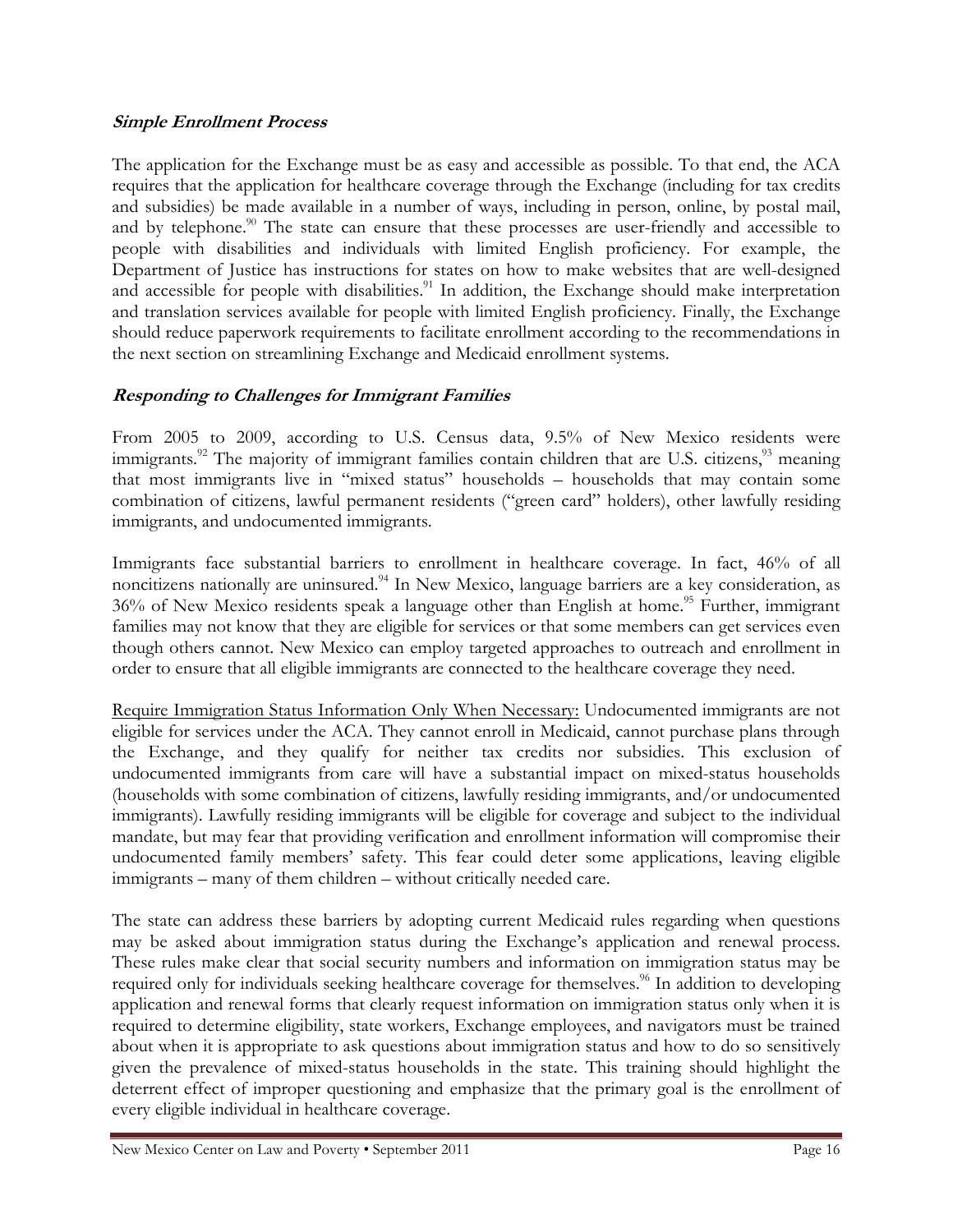Develop Simple Application Procedures for Children Living in Mixed Status Households: In order to be certified to offer plans in the Exchange, an insurer must offer plans that cover children only, without their parents.<sup>97</sup> For mixed-status families, it is particularly important that applications for these plans – and for the accompanying tax credits and subsidies – be made readily available. In addition, the Exchange must develop methods of income verification other than the previous year tax return process for households that do not file tax returns. These alternate methods should track methods of income documentation currently used in public benefits programs, where individuals may prove income through documentary evidence (such as a letter from the employer or pay stubs), a collateral contact who can verify employment and income, or – if neither of these is available, such as when an employer refuses to verify employment for their workers – self-attestation.

Provide Free, Full Coverage through the Exchange to Lawfully Residing Immigrants Who Are Not Eligible for Medicaid Due to Their Immigration Status: Some lawfully residing immigrants, including adults with lawful permanent residency (green card holders), are not eligible for Medicaid until they have been in a "qualified" immigration status for five years. This means that some lawfully residing immigrants with incomes below 138% FPL will have to purchase coverage through the Exchange. Even with access to premium tax credits and cost-sharing subsidies, many of these immigrants will be unable to afford coverage if they are required to pay for a portion of it out-of-pocket. If federal regulations do not extend tax credits and subsidies sufficient to cover all premium and out-of-pocket costs for these immigrants, the state can provide additional funding to ensure that lawfully residing immigrants who would be eligible for Medicaid but for their immigration status can afford coverage.

#### 4. Streamline Enrollment Systems with Medicaid and Other Programs to Provide Seamless Transitions and Continuous Coverage

Medicaid and the Children's Health Insurance Program (CHIP) are the nation's healthcare safety net, providing health insurance to low-income children, mothers, seniors, and people with disabilities. In New Mexico, Medicaid covers about 25% of the state's population, or nearly 550,000 people, mostly children.<sup>98</sup> Currently, adults are generally not eligible for Medicaid unless they are very low-income parents (who make less than 30% FPL in most cases), pregnant women, seniors, or people with disabilities. Although New Mexico created State Coverage Insurance (SCI) to fill the gap for other low-income adults and to provide coverage options for small employers that cannot afford health insurance for their employees, the program is frozen to new enrollment. The ACA expands Medicaid eligibility to all individuals with incomes up to 138% of the federal poverty line (FPL); this will provide new healthcare coverage to over 145,000 New Mexicans.<sup>99</sup>

Under the ACA, New Mexico will also have the option to implement a "Basic Health Program" (BHP) for individuals with incomes between 138% and 200% FPL who are ineligible for Medicaid.<sup>100</sup> The state can either establish the BHP for this population, or may enroll these individuals through the Exchange with the rest of the uninsured population. Under the BHP, eligible consumers may not obtain subsidized insurance through an Exchange. Instead, they are covered through state contracted health plans.<sup>101</sup> To fund these contracts, the state receives 95% of what the federal government would have spent if BHP enrollees had received premium tax credits and subsidies for out-of-pocket costs in the Exchange.<sup>102</sup> The state negotiates the terms of the contracts with health plans, determining which benefits will be offered and how much will be charged to consumers. Any excess federal funds after the award of these contracts must, by law, be used to reduce premiums and cost-sharing, or to provide additional benefits, for individuals enrolled in the BHP.<sup>103</sup> Like the Exchange, the BHP is a potentially powerful tool to increase access to high-quality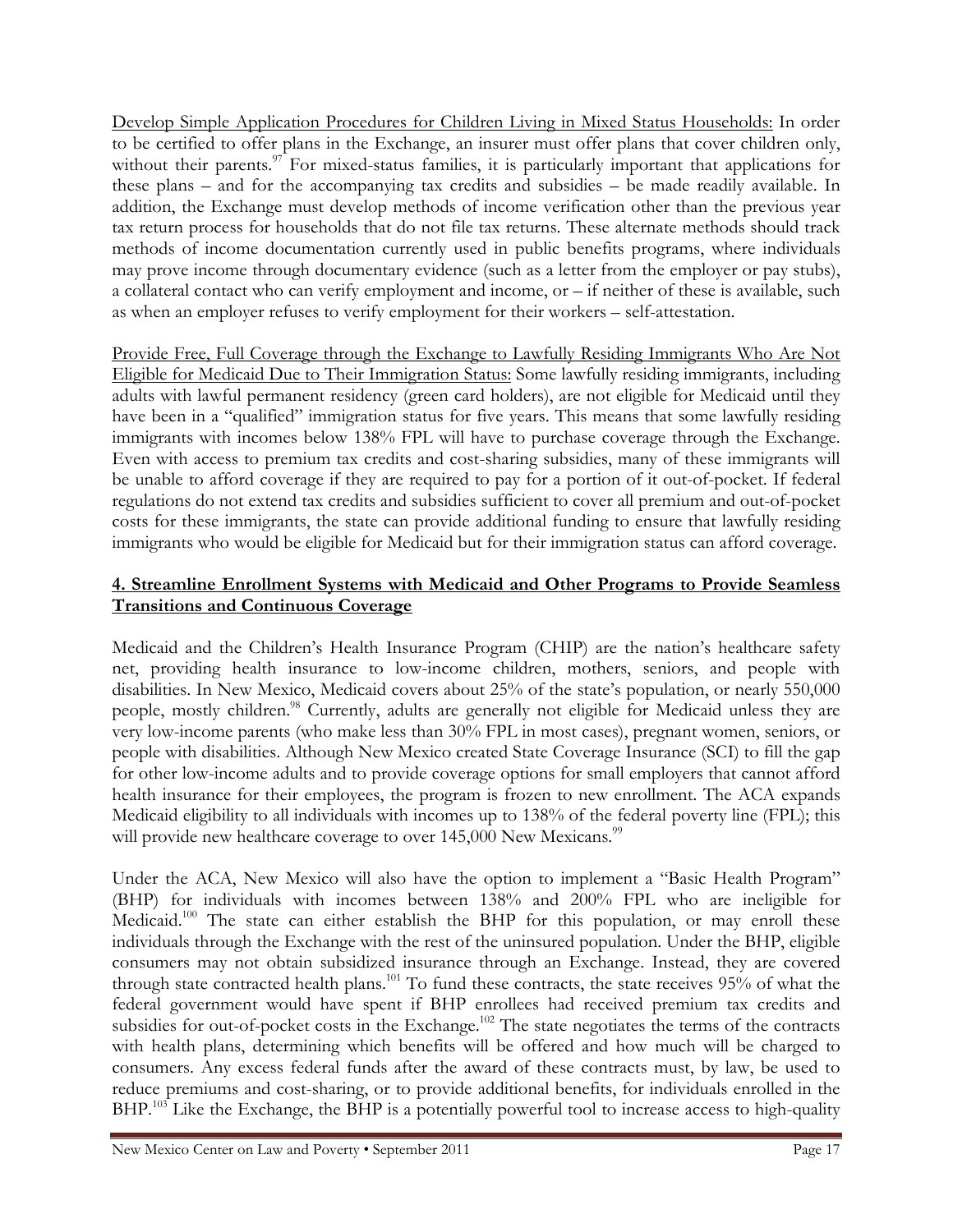healthcare for low-income New Mexicans; however, also like the Exchange, the BHP's ability to meet the needs of this population is dependent upon the choices the state makes in the areas that the federal law gives the state flexibility. New Mexico should only implement a BHP if it is proconsumer and puts enrollees in a better position – in terms of both affordability and quality of coverage – than they would be in if they were to purchase coverage through the Exchange.

States must streamline the enrollment system for the Exchange, Medicaid, CHIP, and the BHP (if established). Under the ACA, states must provide a single application for all of the programs. The state can take additional steps to ensure that consumers are immediately enrolled in the appropriate coverage option, regardless of which program they apply for, and are able to make seamless transitions between programs if their income levels or circumstances change. In poor states like New Mexico, current and future Medicaid recipients are subject to frequent fluctuations in income and household composition. As a result, New Mexico will have a higher proportion of people than many other states who transition or "churn" between Medicaid/CHIP, the Exchange, and the Basic Health Program (if established). The Urban Institute estimates that 35% of consumers between 138% and 200% FPL will need to transition between Medicaid and the Exchange at least once every six months.<sup>104</sup> This could result in disruptions to healthcare and negatively impact health outcomes.

# No Wrong Door Enrollment

The ACA mandates that the Exchange maintain a streamlined "no wrong door" enrollment process through which an individual can apply for and receive a determination of eligibility for coverage in the Exchange, Medicaid, CHIP and/or a BHP through a single application.<sup>105</sup> This coordination is important for consumers because income eligibility rules are complex, and many applicants will not know how their income compares to the federal poverty guidelines or whether they qualify for an Exchange plan, Medicaid/CHIP, or a BHP. It also will help save administrative costs because application processes will not need to be duplicated and any investments into the technological infrastructure for enrollment will benefit both the Medicaid program and the Exchange.

New Mexico can take important steps to streamline the enrollment system for consumers and small employers. First, the information technology systems (IT) that will be used for the Exchange and Medicaid will be most effectively coordinated if they are developed in tandem. Under the ACA, there must be a "secure electronic interface" between enrollment systems to allow information to be shared between Medicaid and the Exchange.<sup>106</sup> The state could also use the same system to determine the eligibility of people for other public benefits programs. The New Mexico Human Services Department has already begun replacing its outdated computer system. This replacement project, which affects multiple benefits programs, including Medicaid, Supplemental Nutritional Assistance Program (SNAP – formerly food stamps), and Temporary Assistance for Needy Families (TANF – cash assistance), will be a large scale effort costing over \$65 million.<sup>107</sup> However, new federal matching funds will pay 90% of the costs for replacing the Medicaid eligibility system, so long as it is coordinated with an Exchange.<sup>108</sup> The sooner the state establishes a governance structure for its Exchange, the more likely it can effectively coordinate the Medicaid and Exchange systems in their early phases of development.

In addition, the state could give the Exchange the authority to determine whether applicants for the Exchange meet the eligibility requirements for Medicaid. The Human Services Department (HSD) could enroll the individual immediately into the program without a separate verification process. Although this would be difficult to do under the current income eligibility rules for Medicaid, the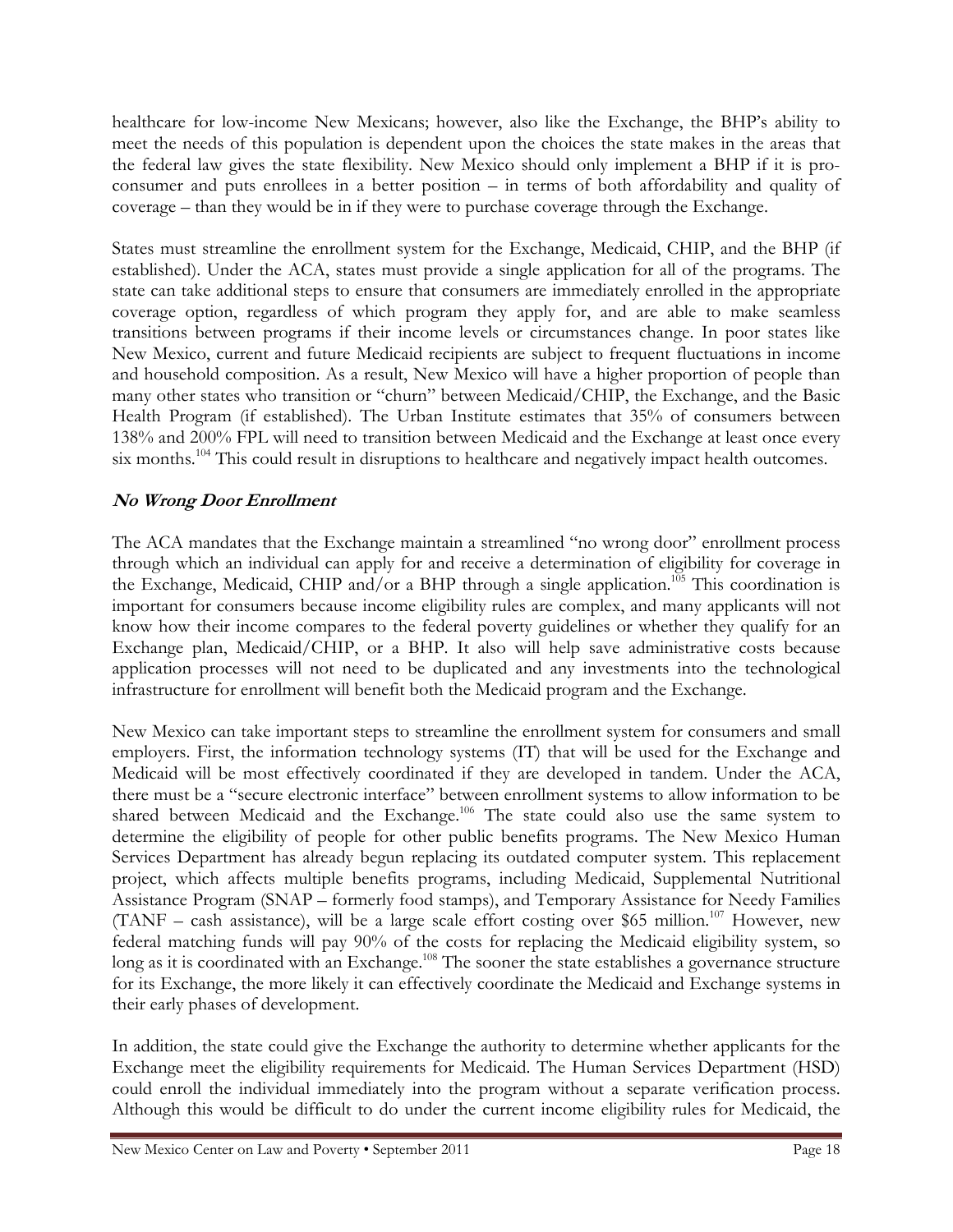ACA will simplify the income calculation rules. Starting in 2014, all states will be required to use a "Modified Adjusted Gross Income" (MAGI) standard for most Medicaid applicants. This will make it easier for the Exchange to determine a person's eligibility for Medicaid. In addition, the Exchange could contract with HSD to allow the Medicaid program to determine eligibility for subsidies in the Exchange. Finally, state Medicaid employees, Exchange employees, and navigators should be crosstrained in the eligibility and enrollment rules for all programs.

# Reducing Paperwork

Coordinating the enrollment systems for Medicaid and the Exchange has the potential to greatly simplify the application process for consumers and small employers, and reduce the paperwork required to prove eligibility for the programs. States can use data matching systems that confirm eligibility for the Exchange or Medicaid rather than requiring consumers to bring in paperwork. The ACA requires that the Department of Health and Human Services (HHS) establish the capacity to electronically verify information submitted by applicants to an Exchange. For example, applicants will submit their name, birth date, and social security number to the Exchange to attest to their citizenship. HHS will then electronically submit this information to the Social Security Administration to be verified. The Medicaid program currently has the option of conducting the same type of electronic matches to verify citizenship, but the state has not developed this system yet. The Exchange could also perform similar data matches using tax records or employment history to verify a person's income.

Consumers are also more likely to keep their healthcare coverage if the enrollment process maintains their information on file. The state can use the electronic system for the Exchange and Medicaid to store a person's application data so that they do not have to verify their information again if their income changes and they become newly eligible for a different coverage program.

One challenge will be to determine how to align income verification requirements across the Exchange, Medicaid/CHIP, and BHP. Medicaid currently uses "point in time" income verification procedures where applicants must show recent pay stubs to prove their income. By contrast, the Exchange requires information from applicants about the prior tax year. These two systems must be reconciled.

Another priority will be to protect the confidentiality of applicants' records. While the ACA has provisions that protect records from disclosure by federal agencies (such as tax, citizenship, or other information),<sup>109</sup> the state should also review its laws on electronic records to ensure they adequately protect the confidentiality of application information that may be provided to the Exchange, Medicaid, or a BHP.

Finally, the state should take measures to ensure that applicants have alternative ways of verifying their information if electronic matches of their records cannot be obtained. This is especially important for individuals who may not have filed tax returns, lawfully residing immigrants who will not have citizenship information stored with the SSA, or for citizens who live in "mixed status" households that have some family members who are undocumented immigrants and do not have their income information on file with any state or federal agency.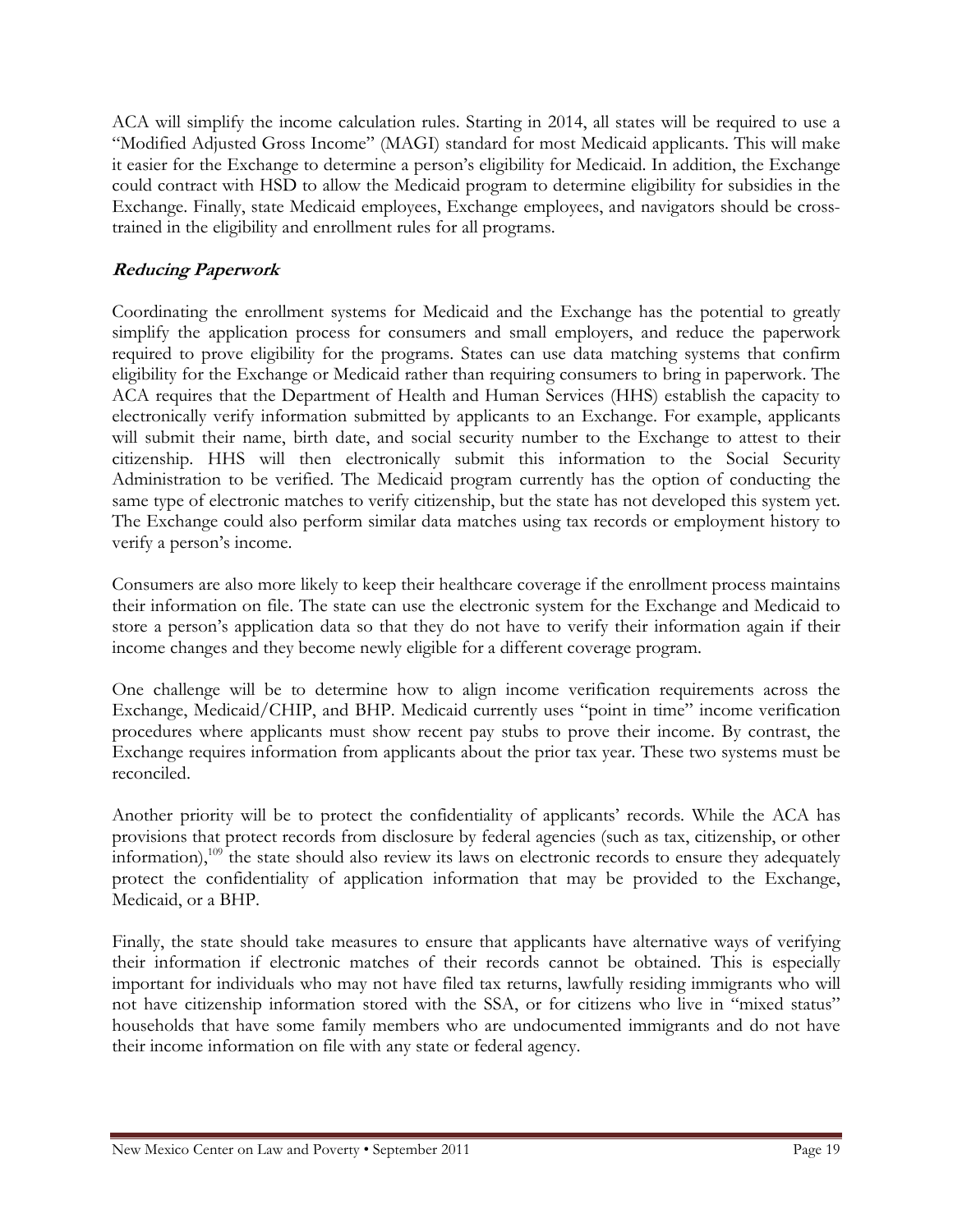#### Minimizing Gaps in Coverage

In addition to aligning enrollment systems, the state should adopt policies and procedures designed to facilitate continuous coverage for individuals who may churn between Medicaid, the Exchange, and the BHP (if established). Studies have shown that gaps in coverage can worsen health outcomes; the uninsured receive less preventive care and are diagnosed at more advanced disease states than the insured.<sup>110</sup> Further, the primary source of funding for uncompensated care, such as visits to the emergency room when health conditions become dire, is local government dollars.

Information technology systems can help consumers maintain coverage by minimizing duplicative applications and verification processes that can make the enrollment process burdensome. An individual who applied for and was enrolled in Medicaid should not have to start over again from square one if she takes a higher paying job. Instead, the Exchange should be able to access her application information from the Medicaid database, and she should only have to provide documentation of factors that have changed, such as her income or residence. In addition, when an individual's income change renders her ineligible for Medicaid, she could automatically be evaluated for tax credit eligibility and should receive information about choosing a plan through the Exchange.

The state could also take steps to minimize coverage gaps that may occur between the time a person loses coverage through Medicaid or the Exchange and gains enrollment in the other program. For example, the state could permit and encourage individuals who know a change in circumstances (i.e. a new job or a new baby) is coming to apply ahead of time for coverage. The state should also evaluate whether individuals may be forced to go without coverage for certain times because of the timeframes for special enrollment periods into the Exchange. While Medicaid has open, year-round enrollment, the Exchange will have only one annual enrollment period. While there will be special enrollment periods each month if there is a triggering event (such as the termination of Medicaid), and for Native Americans, these enrollment periods will only be open for a limited number of days each month. The state could require that individuals who will be losing coverage in Medicaid be given enough advance notice so that they can enroll in new coverage through the Exchange during a special enrollment period.

#### Continuity of Healthcare Services

This churning between the Exchange and Medicaid may also create significant systemic problems with accessing healthcare. If consumers are required to switch health plans, they may not have access to the same package of benefits or the same network of providers that they were previously using. It could be difficult to switch doctors, especially if the person has had an extensive medical history or serious health conditions that have required ongoing management. It could also be difficult to find primary care doctors who will take new patients. Differences in provider networks may also result in certain services (e.g. being assessed by a primary care physician) being repeated for consumers. Further, because Medicaid eligibility rules are more generous for children than they are for adults, differences in provider networks may mean that some members of a family will have to go to one set of providers while the rest of the family receives care from a different set of providers. These inefficiencies create additional costs for individuals and for the state.

In order to prevent disruptions in patient care, the state should take steps to align the health plans offered through the Exchange, Medicaid or the BHP (if established), to the extent possible. For example, Medicaid and the BHP may choose to only contract with those health plans that offer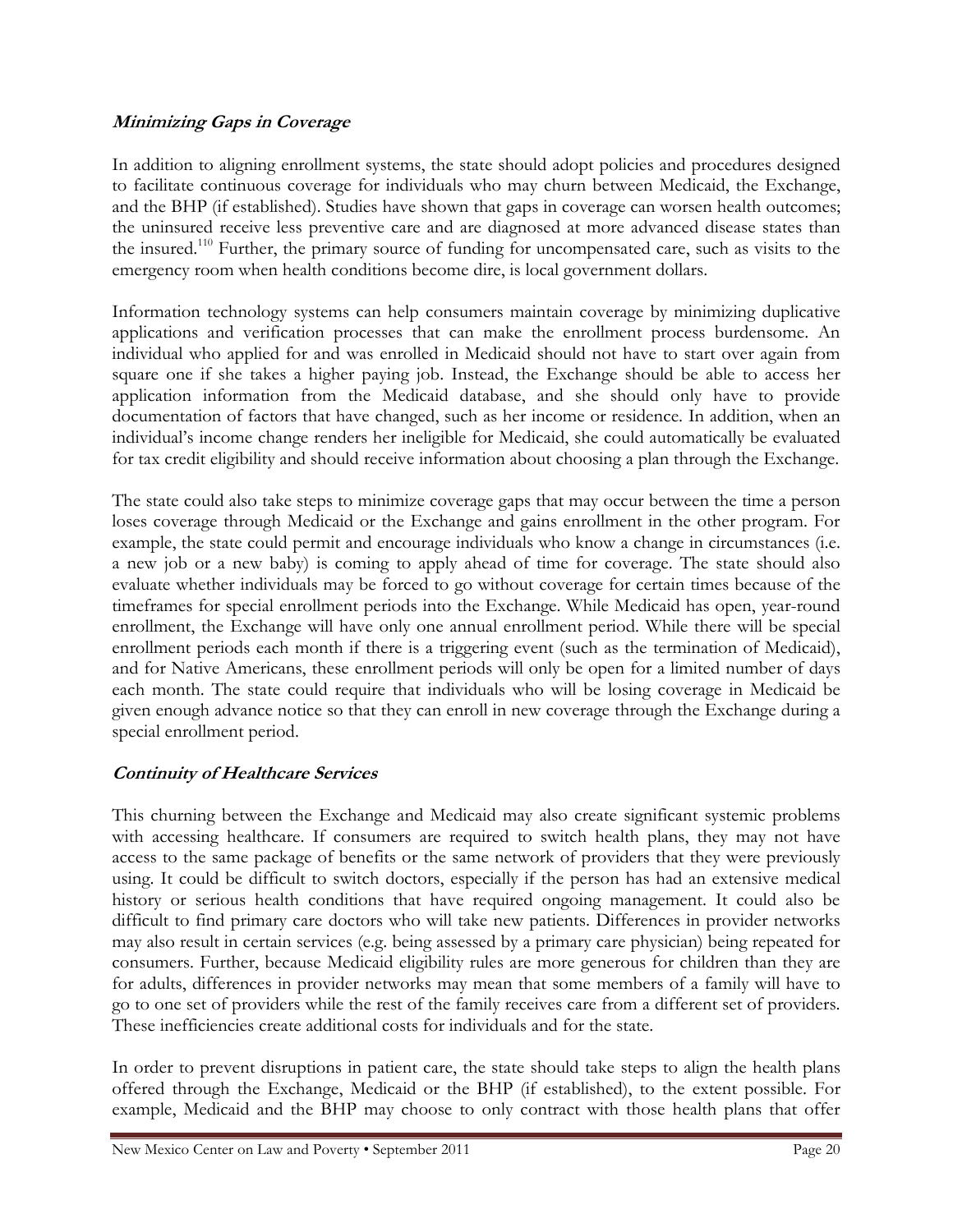comparable coverage on the Exchange. The Exchange might also choose a standard for minimum essential benefits that must be offered by health plans to resemble the full benefits package that is provided to Medicaid recipients. The Exchange could also require that every health plan provide coverage statewide and have a sufficient provider network to reach all areas of the state. Consumers would also benefit if the enrollment process included questions about the person's prior health plan and primary care doctor, and helped connect the person with similar coverage.

#### 5. Address the Healthcare Concerns and Special Legal Requirements for Native Americans

One serious challenge for the state will be to ensure that Native Americans are guaranteed healthcare coverage through an Exchange or a Basic Health Program (if established). Although the federal government has the obligation under numerous treaties and by statute to provide healthcare coverage to all Native Americans, it has never fully delivered on this promise. As a result, Native Americans suffer rampant disparities in accessing healthcare. The ACA is a step in the right direction towards improving this situation, but there are still significant gaps in the law that will leave many Native Americans uninsured. The federal government will not pay the full cost for Native Americans to purchase coverage through an Exchange or Basic Health Program. Advocacy efforts will be required to fix these loopholes or, alternatively, to devise state level solutions to ensure that all Native Americans in New Mexico receive high quality healthcare coverage.

New Mexico has a significant Native American population that comprises 10.5% of the state's total population.<sup>111</sup> Nearly 65% of Native Americans live off the reservation, and mostly in urban areas.<sup>112</sup> Albuquerque has one of the highest off-reservation Native American populations of any city in the United States.<sup>113</sup> Native Americans face significant disparities in both access to and quality of healthcare. On-reservation healthcare facilities provide only limited services and typically do not provide specialty care, in-patient services or significant emergency care. Off-reservation access to care is limited by Indian Health Services regulations which result in the vast majority of off reservation Native Americans ("Urban Indians") being unable to access healthcare services at all.

In New Mexico, the overall health of Native Americans is significantly worse than that of the state's general population or any other ethnic or racial group. Native Americans are likely to die younger and are sicker. High rates of poverty and unemployment in Native communities make it difficult for Native Americans to access healthcare coverage.<sup>114</sup>

These disparities underscore the need for the federal government to live up to its obligation to fully pay for the healthcare costs for Native Americans, or alternatively, for the states cover the costs. In addition, the Exchange in New Mexico should be designed to ensure that health plans offer high quality coverage for Native American communities. Aggressive outreach and education will also be necessary to ensure Native Americans get enrolled into coverage through the Exchange.

#### Costs of Healthcare Coverage for Native Americans in the Exchange

The federal government has long recognized its obligation to provide healthcare coverage to all Native Americans in exchange for over 500,000 acres of land that were ceded to the United States government over two centuries. This obligation is enshrined in numerous treaties and statutes, including in the Indian Health Care Improvement Act (IHCIA), originally enacted in 1976 and reauthorized as part of healthcare reform. The IHCIA declares that "it is the policy of this Nation, in fulfillment of its special responsibilities and legal obligations to the American Indian people, to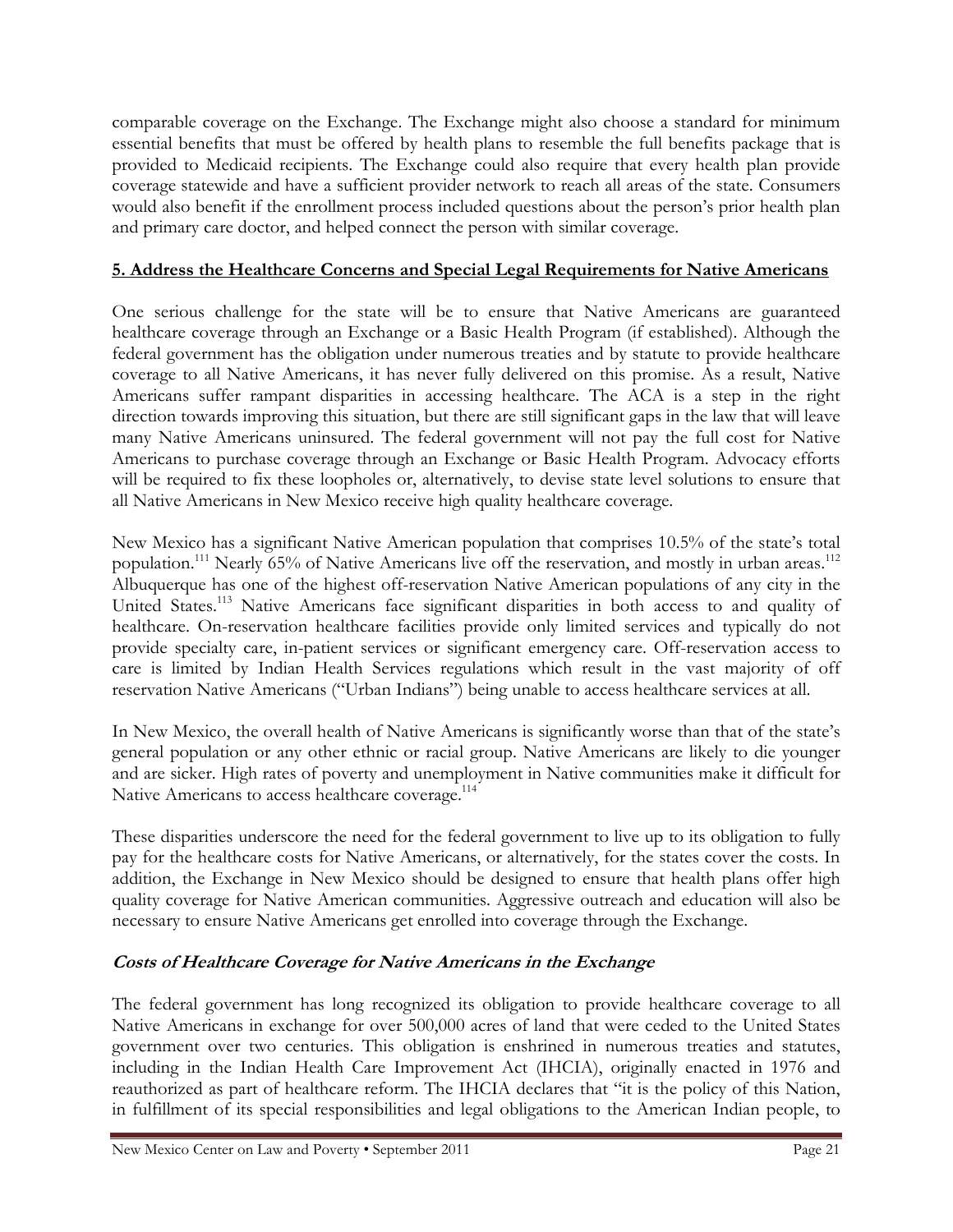assure the highest possible health status for Indians and urban Indians and to provide all resources necessary to effect that policy."<sup>115</sup> To this end, the IHCIA establishes federal grants and programs that are designed to improve healthcare services for Native Americans.

The primary vehicles for providing healthcare coverage to Native Americans will be through Medicaid and the Exchange. The ACA recognizes the special legal status of Native Americans and exempts them from paying co-payments and deductibles on the Exchange, if they have incomes less than 300% of the poverty level.<sup>116</sup> For Native Americans above 300% of the poverty level, costsharing is eliminated for services or items received from an Indian Health Services or Indian tribe or Urban Indian healthcare facility.<sup>117</sup>

However, all Native Americans will still be required to pay premiums if they choose to enroll in health plans through the Exchange (receiving the same level of tax credits as the rest of the population).<sup>118</sup>As a result, many Native Americans will likely forego coverage altogether. Native Americans will not be subject to tax penalties if they do not obtain coverage.<sup>119</sup>

The failure to exempt Native Americans from paying premiums is a major discrepancy in the law that could be fixed in several ways. The most effective and responsible solution would be for the federal government to amend the ACA to ensure that Native Americans are not required to pay premiums to purchase coverage on the Exchange. This would be consistent with the law's provisions that exempt Native Americans from other types of cost-sharing. The state policymakers, tribal governments, and community groups could urge New Mexico's congressional delegation to pursue the amendment. If the federal law is not changed, the state could provide its own coverage plan for Native Americans, either by working in partnership with tribal governments to pay for the premiums for health plans on the Exchange or by establishing a Basic Health Program (BHP) that exempts Native Americans from all premiums or cost-sharing. It should be noted, however, that the ACA is unclear as to whether the cost sharing for Native Americans in the BHP will be paid by the federal government. This issue must be clarified by federal regulations.

# Identifying Native Americans for Enrollment and Coverage

The Exchange will be responsible for applying the special cost sharing rules for Native Americans. In addition, Native Americans are also eligible for a special monthly enrollment period.<sup>120</sup> In order to carry out these duties, the Exchange must be able to recognize tribal enrollment documents and accurately determine if an individual meets the definition of "Indian" under federal law. The Exchange should be able to effectively share this identification information with the IRS, Medicaid, Indian Health Services, and any other coverage systems in order to ensure that individuals do not have to repeatedly prove their tribal membership. An audit process would be useful to ensure compliance with these provisions.

There is also a unique problem with the definition of "Indian" that must be clarified in federal law. The Indian Health Services, ACA, and CMS definitions of "Indian" are not consistent with one another.<sup>121</sup> These inconsistencies may cause problems for individuals who transition between Medicaid and Exchange coverage and who may lose options or services to which they are entitled. In order to resolve these inconsistencies, the state and its stakeholders could advocate for the federal government to clarify the ACA definition of "Indian" so that it includes children and grandchildren of enrolled tribal members and non-member spouses.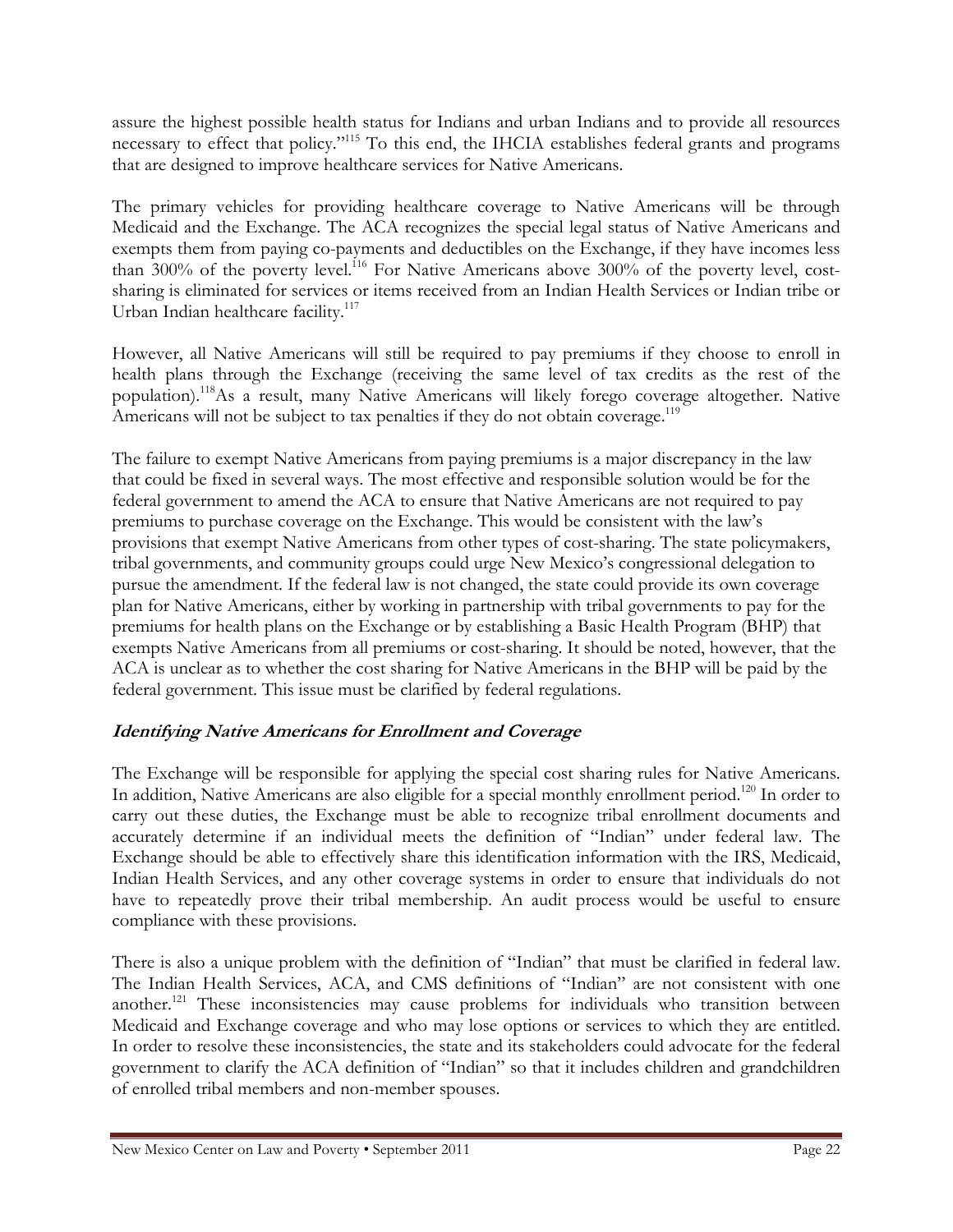#### High Quality Health Plans for Native Americans

On- and off-reservation Native Americans face many barriers in accessing healthcare services. Even with coverage through an Exchange, this situation may not improve if Native Americans cannot see their providers of choice or access culturally competent care.

The Exchange could require that health plans offered on the Exchange provide high quality services that meet the needs of Native Americans. This could include allowing Native American to continue to seek care from IHS or Indian-run facilities by including them as participating providers in the plan; offering plans that cover traditional healing methods (e.g. sweat lodge ceremonies, medicine healers) which are proven to increase Native American utilization of healthcare; ensuring that Native Americans can access specialty care services which are not usually available on the reservations; providing for transportation if the service is not near the area; and ensuring that every health plan has an adequate statewide provider network so that Native Americans do not have to change their primary care doctors if they churn between Medicaid and the Exchange.

In addition, the Exchange should have ongoing consultation with tribal governments and Urban Indians. Urban Indians have unique characteristics and healthcare needs that differ from those who continue to live on the reservation and they should be part of the consultation process.

Finally, tribal governments should determine whether it is appropriate to develop their own Exchanges, for example, to encompass all Native American individuals living in New Mexico, or to extend across state borders into a regional Exchange. The state should work with tribal governments to further examine the merits of these alternative approaches.

#### Outreach and Enrollment of Native Americans

Native Americans may not be willing to enroll in state-run Exchange plans because the federal government is obligated to provide healthcare to them. It is even less likely that they will enroll in the Exchange if they must pay a portion of the premiums. Native Americans are also exempt from penalties for failing to carry insurance and so do not have the same financial incentives to enroll in an Exchange plan as the rest of the population.<sup>122</sup> Many Native Americans may also lack internet access, and may be more likely to enroll in the Exchange if they are able to consult with a person who can explain the process and help with enrollment.

The navigator system and outreach plan in New Mexico should prioritize outreach to Native Americans communities, both on and off reservations. Community-based navigators should be used in order to foster trust with community members. Navigators can explain the various plans and facilitate enrollment into the best plans. Alternatives to web-based systems should be used in order to maximize enrollment. It would also be beneficial to have customer service centers located in tribal areas and remote communities that educate individuals about their options and facilitate enrollment.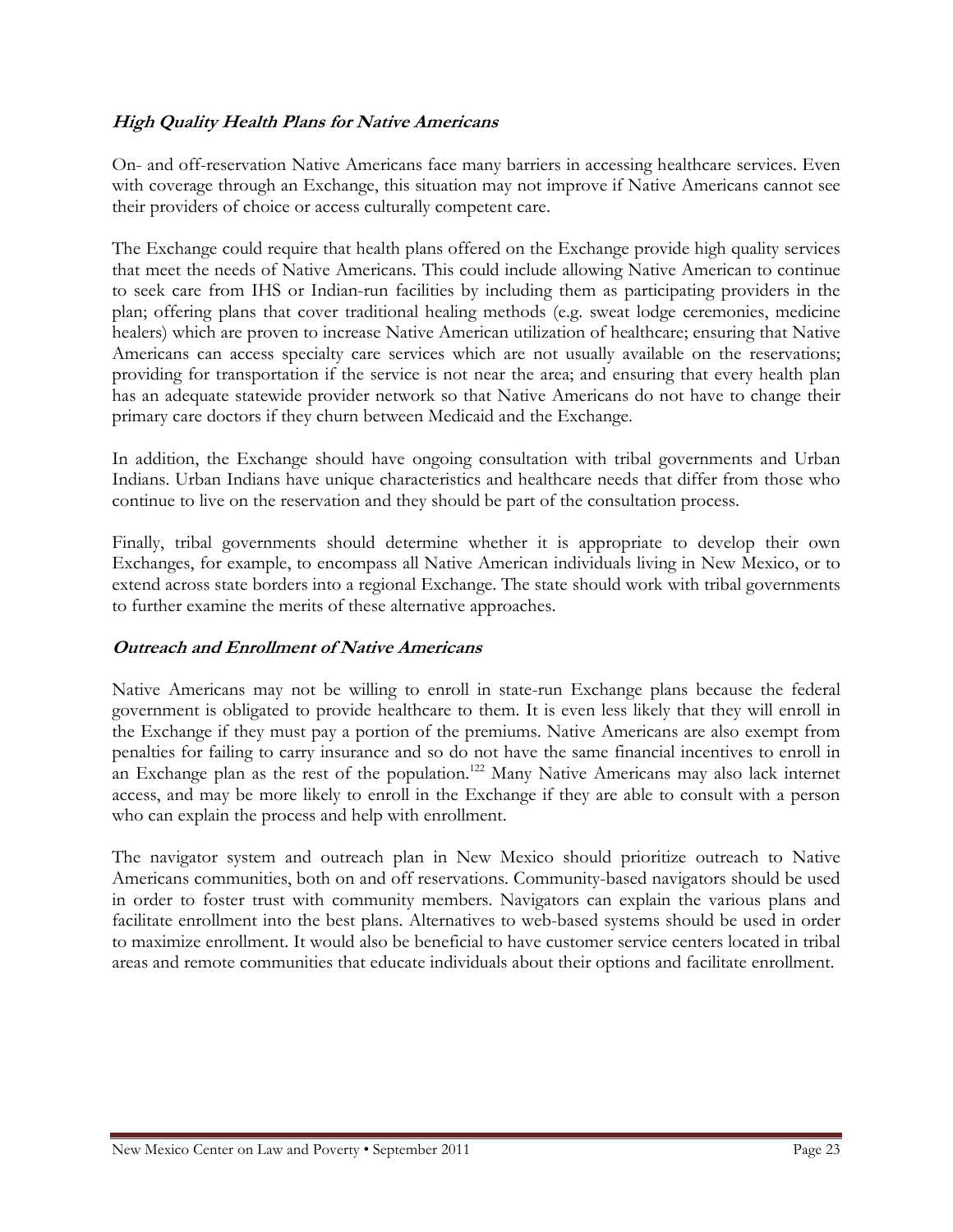#### IV. HOW WILL THE EXCHANGE BE ESTABLISHED IN NEW MEXICO?

New Mexico must act immediately to establish its Exchange in order to demonstrate that the state will be ready to operate an Exchange by October 1, 2013. Otherwise, the ACA mandates that the federal government step in to run the Exchange for the state.<sup>123</sup> This would not be desirable for New Mexico given the unique characteristics of our population and the numerous opportunities for the state to design an Exchange that could meaningfully improve access to healthcare. The state would also miss considerable federal funding opportunities that will pay the full costs for establishing an Exchange.

#### Funding the Exchange

The ACA mandates that the federal government pay the full costs for states to develop their Exchanges. The HHS Secretary must award grants to states to establish Exchanges and the federal government must make an appropriation in an amount necessary to fund these awards.<sup>124</sup> The HHS Secretary has issued guidance stating that "necessary Exchange costs will be fully funded by HHS until 2015."<sup>125</sup> This includes full funding for states to develop computer infrastructure for the Exchange.<sup>126</sup> New Mexico can therefore expect that the entire costs for developing an Exchange will be paid by the federal government. After January 1, 2015, Exchanges must become self-sufficient.<sup>127</sup> At that time, the Exchange may choose to charge assessments or "user fees" to insurers.<sup>128</sup> The Exchange could also apply for local or philanthropic grants to support its operations.

Further, the federal government is offering to pay 90% of costs for the state to develop its Medicaid computer system so long as it coordinates enrollment with the Exchange.<sup>129</sup> The Medicaid program can receive a 90% federal matching rate for developing its computer eligibility systems until December 31, 2015, and a 75% matching rate for ongoing operations after that date.<sup>130</sup> However, one condition for receiving this generous match is for the Medicaid system to ensure seamless coordination with the Exchange and interoperability with the Exchange's outreach and enrollment services.<sup>131</sup> This could save significant costs for New Mexico which has already begun the process of replacing its outdated ISD2 eligibility system for Medicaid and other public benefit programs.

#### State Legislation to Establish an Exchange

The New Mexico State Legislature passed a bill during the 2011 Legislative Session to establish an Exchange. The bill would have set up an independent quasi-governmental entity to run the Exchange and had numerous consumer-oriented provisions, including robust rules against conflicts of interest, appointments for the board of directors by both the Legislature and Executive, requirements for the Exchange to develop an outreach plan to reach underserved communities and to enroll eligible individuals into Medicaid, and transparent rulemaking procedures. Governor Martinez vetoed the bill, describing the legislation as "premature" because "federal law does not require the state to demonstrate its readiness to run an Exchange before January 2013."<sup>132</sup>

In New Mexico, the Legislature generally meets for only 60 days in odd years and 30 days in even years – starting in January of each year. As a result, New Mexico now has only one opportunity – the 30-day 2012 session – to pass Exchange-enabling legislation. Otherwise, the state will fail to meet the January 1, 2013, federal readiness deadline. If New Mexico fails to pass Exchange legislation in the 2012 session and cannot meet milestones for showing progress on developing an Exchange, it will lose out on federal funding that will pay the full costs for planning and development of the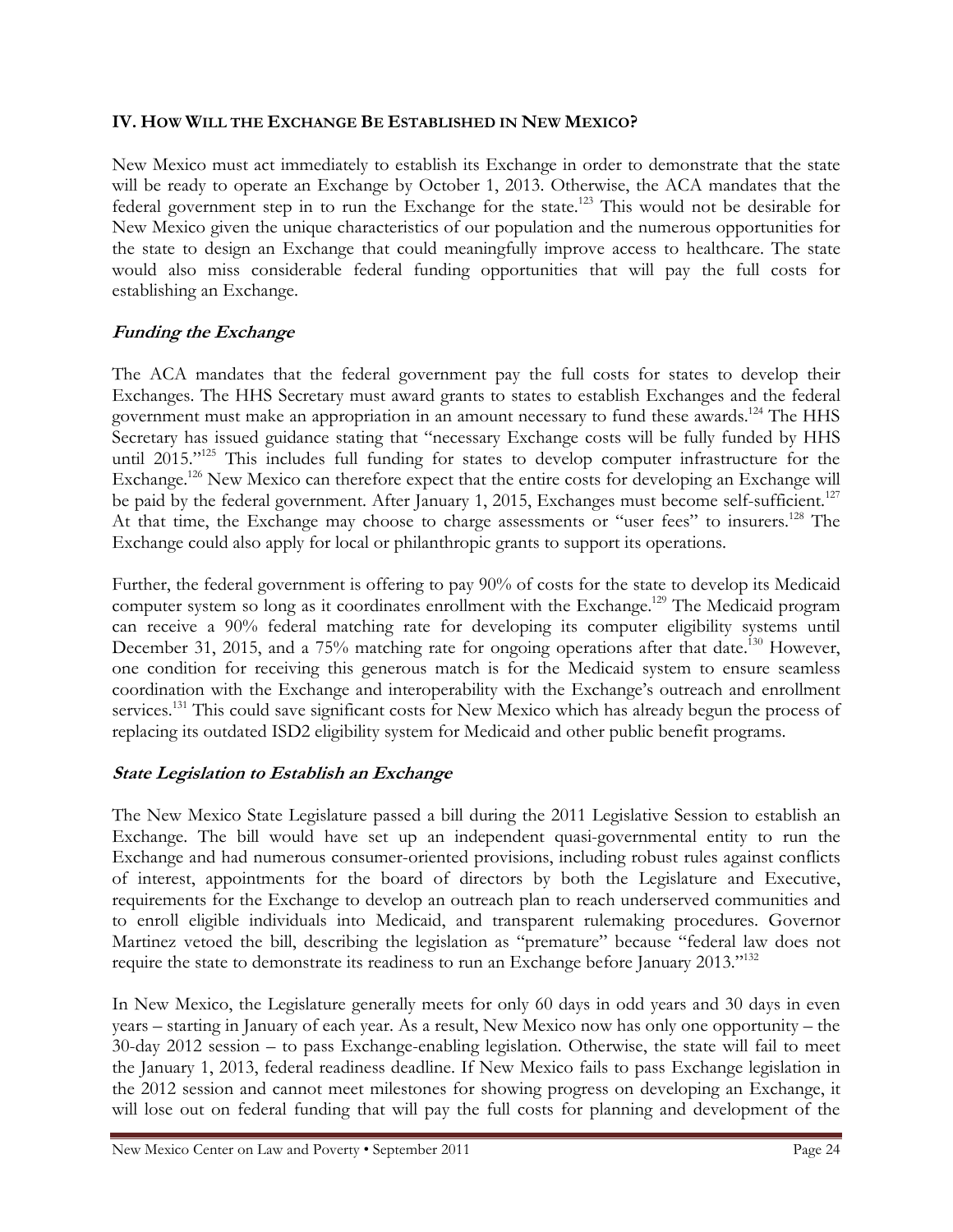Exchange. HHS has recommended that one such milestone is for states to enact legislation this year.<sup>133</sup> Moreover, the state would not be able to move forward in developing its Medicaid computer system in coordination with the Exchange, and would thus lose out on the generous 90% federal match that is available for this. Instead, the state's project to upgrade its ISD2 computer system for the public benefits programs would likely be delayed (while waiting for the federal government to develop an Exchange for New Mexico), or result in much higher costs for the state.

# Executive Order

The ACA does not specify what method states should use to establish an Exchange.<sup>134</sup> While the ACA may allow states to establish their Exchange through non-legislative means, those alternate means would raise significant state constitutional questions in New Mexico. The Exchange will be charged with performing extensive functions in the interest of the health and safety of the public. The New Mexico Constitution vests the Legislature with the general authority to determine the fundamental public policy of the state of New Mexico.<sup>135</sup> The Legislature is charged with enacting the laws and the Executive with faithfully executing the laws.<sup>136</sup> Further, a key function of the Legislature's authority is to create and state the purpose of new public bodies. Establishing an Exchange by Executive Order would likely violate the separation of powers embodied in the state constitution.

If an Executive Order were used in this case, the Governor would be usurping legislative functions, and in so doing unilaterally creating new public policy for the state of New Mexico without the consent and approval of the people's elected law makers. The legislative process provides stakeholders the opportunity to engage their elected officials in discussion about how an Exchange can best serve their interests, and hold them accountable for the policy decisions they make.

Further, it is not clear that an Exchange established by Executive Order would address the concerns of consumers and small employers for expanding access to healthcare coverage. For example, the possibility of an Executive Order would raise concerns about whether the Exchange will be given the authority to set certification standards for health plans or take steps to maximize enrollment that go beyond the minimum standards in federal law, whether the Exchange would be a state agency or an independent nonpartisan agency, whether appointments to the board will create an impartial and independent board, and if there will be strong rules against conflicts of interest for members of the board and staff of the Exchange.

#### Federally Run Exchange in New Mexico

The ACA directs the HHS Secretary to establish an Exchange in those states that (1) do not elect to establish an Exchange, (2) will not have an Exchange operational by January 1, 2014, (3) have not taken actions the Secretary deems necessary to establish an Exchange, and/or (4) set up an Exchange that does not comply with requirements outlined in the ACA.<sup>137</sup>

While the ACA directs HHS to approve state Exchanges as being ready to begin operations by January 1, 2013, the Department has recently clarified that some systems development and contracting activities may continue into 2013 after the deadline for approval.<sup>138</sup> As such, HHS has proposed rules to grant states conditional approval on the presumption that the state's Exchange will be operational by January 1, 2014, even if it cannot demonstrate complete readiness on January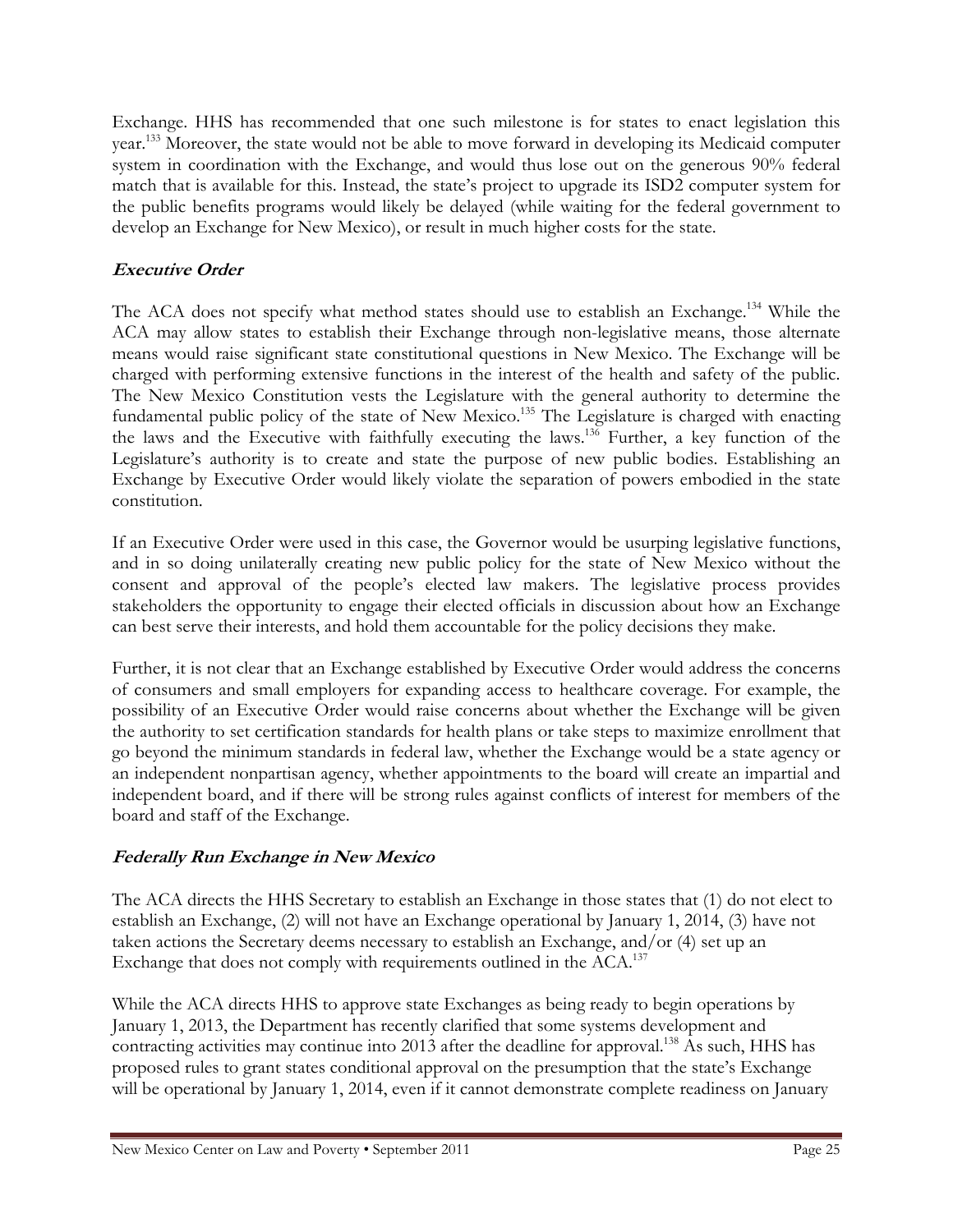1, 2013. HHS would continue to monitor the progress of states with conditional approval until a determination of full approval is made, or until the conditional approval is revoked.<sup>139</sup>

Administrative issues may compromise the ability of a federally run Exchange to meet New Mexico's unique healthcare needs. A federally run Exchange would create additional layers of complexity in the operation of a New Mexico-based Health Benefit Exchange, and could potentially mean that critical policy decisions are made by administrators that do not have "on the ground" experience working with New Mexico providers or consumers.

# V. CONCLUSION

New Mexico stands to benefit substantially from a legislatively established Exchange, as long as the Exchange is dedicated to the interests of consumers and small employers, and works to improve access to healthcare in all of New Mexico's diverse communities. Done right, the Exchange will provide an array of high-quality products to New Mexico's uninsured at prices they can afford. A strong consumer-oriented Exchange will be accountable and responsive to the public. It will have the authority to promote investment in healthcare infrastructure and the development of statewide provider networks that serve low-income New Mexico residents. And it will employ targeted, linguistically and culturally appropriate outreach and customer service to maximize enrollment across the state. This broad pool of healthcare consumers will keep healthcare affordable and accessible, reducing racial, ethnic and socioeconomic health disparities, and improving New Mexico's health and quality of life.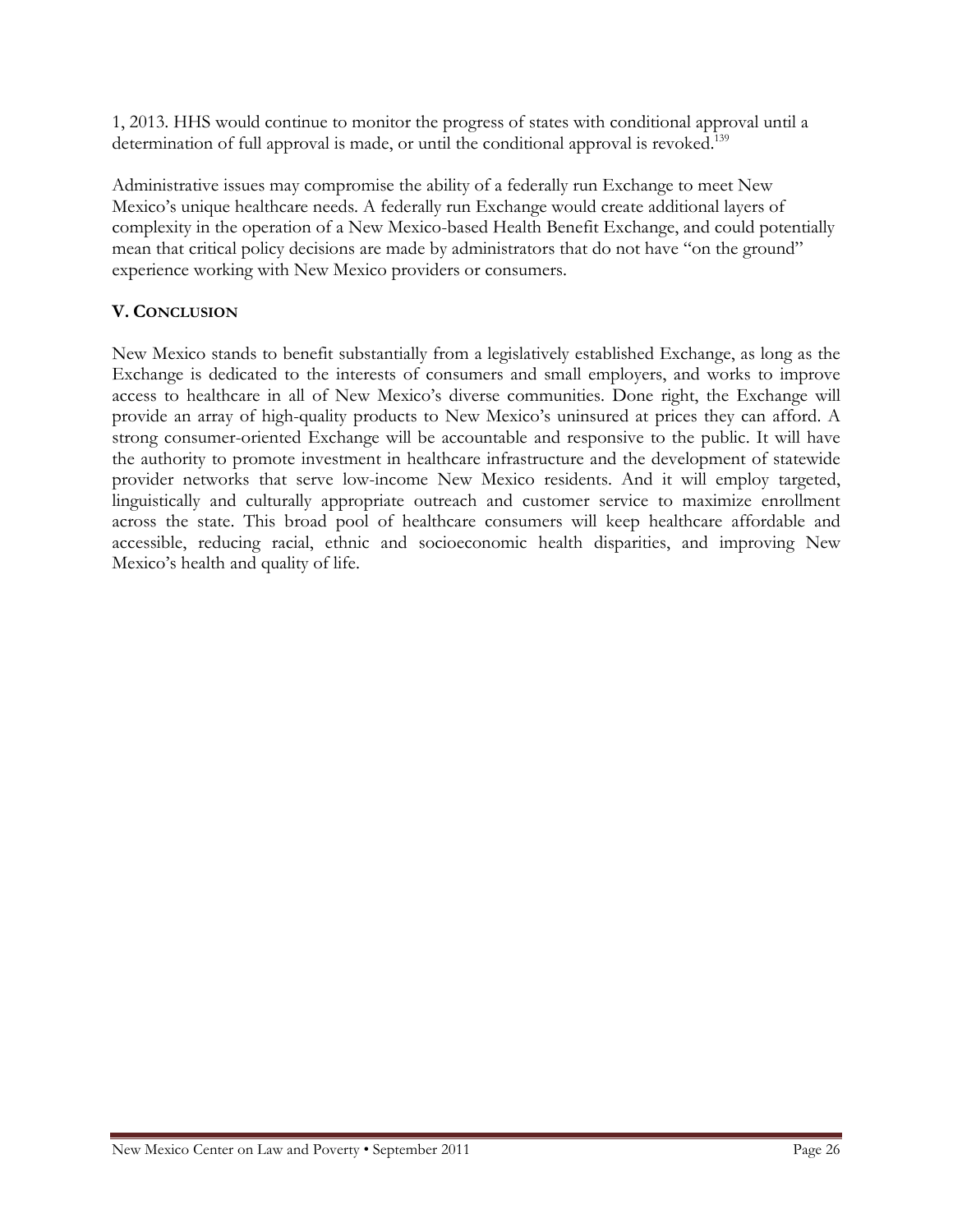#### **REFERENCES**  $\overline{a}$

<sup>1</sup>Kaiser Family Foundation, Health Insurance Coverage of the Total Population (2008-2009), http://www.statehealthfacts.org/comparetable.jsp?ind=125&cat=3.

<sup>2</sup>NEW MEXICO OFFICE OF HEALTHCARE REFORM, UNINSURED ADULT HOUSEHOLD SURVEY at 8 (May 2011), available at

http://www.hsd.state.nm.us/pdf/hcr/Uninsured%20Survey%20Final%20Report%20June%202011 .pdf [hereinafter OHCR UNINSURED SURVEY].

<sup>3</sup>Kaiser Family Foundation, Health Insurance Coverage of Children 0-18 (2008-2009), http://www.statehealthfacts.org/comparetable.jsp?ind=127&cat=3.

<sup>4</sup>Kaiser Family Foundation, Uninsured Rates for the Nonelderly by Race/Ethnicity (2008-2009), http://www.statehealthfacts.org/comparetable.jsp?ind=143&cat=3.

<sup>5</sup>OHCR UNINSURED SURVEY, *supra* note 2, at 9.

<sup>6</sup>KAISER FAMILY FOUNDATION, THE COST OF CARE FOR THE UNINSURED: WHAT DO WE SPEND, WHO PAYS, AND WHAT WOULD FULL COVERAGE ADD TO MEDICAL SPENDING, at 3 (2004) [hereinafter COST OF CARE FOR THE UNINSURED], available at

http://www.kff.org/uninsured/upload/The-Cost-of-Care-for-the-Uninsured-What-Do-We-Spend-Who-Pays-and-What-Would-Full-Coverage-Add-to-Medical-Spending.pdf.

 $^7$ BEN FURNAS & PETER HARBAGE, THE COST SHIFT FROM THE UNINSURED, at 2 (Mar. 2009), available at http://www.americanprogressaction.org/issues/2009/03/pdf/cost\_shift.pdf.

<sup>8</sup>UNM HEALTH SCIENCES CENTER, UNCOMPENSATED CARE GROSS PATIENT BILLINGS, COSTS, AND REVENUE FUNDING THOSE COSTS (2010), available at

http://hospitals.unm.edu/about/finances/summit\_fy10/1-report.pdf. This report estimates the total cost of uncompensated care in New Mexico, including privately provided charity care, at \$335 million.

<sup>9</sup>Patient Protection and Affordable Care Act, 111 P.L. 148  $\mathcal{N}$  2001(a)(1)(C) & 2002(a)(14)(I) (2010) [hereinafter ACA].

 $^{10}$ ACA § 1331(a)(1).

 $11$ ACA  $\$  1401 & 1402.

<sup>12</sup>MATTHEW BUETTGENS, STAN DORN & CAITLIN CARROLL, CONSIDER SAVINGS AS WELL AS COSTS: STATE GOVERNMENTS WOULD SPEND AT LEAST \$90 BILLION LESS WITH THE ACA THAN WITHOUT IT FROM 2014 TO 2019 (July 2011), available at

http://www.rwjf.org/files/research/72582qsfull201107.pdf.

<sup>13</sup>See ACA  $\mathcal{L}$  1301(a)(1)(A)-(C) & 1381(a)(e)(1)(A) & (B) (describing federal requirements).  $^{14}$ ACA § 1311(b)(1).

 ${}^{15}ACA \$  1311(b)(2).

<sup>16</sup>FAMILIES USA, THE HEALTH INSURANCE TAX CREDIT IN NEW MEXICO (Sept. 2010), *available at* http://www.familiesusa.org/assets/pdfs/health-reform/premium-tax-credits/New-Mexico.pdf. <sup>17</sup>BUETTGENS, DORN & CARROLL, *supra* note 12.

<sup>18</sup>76 Fed. Reg. 41866, 41882 (July 15, 2011) [hereinafter HHS NPRM] (proposed regulation to be codified at 45 C.F.R. § 155.410(b)).

<sup>19</sup>Id. at 41871 (proposed regulation to be codified at 45 C.F.R. § 155.105(f)).

<sup>20</sup>ACA § 1311(f)(1) & (2). The federal department of Health and Human Services (HHS) has recently outlined ways that states may collaborate with the federal government in operating an Exchange. HHS is now indicating that states not on track to meet the January 1, 2014 deadline may apply for "conditional approval" of their state Exchange from HHS until such time as a state's Exchange is fully operational or HHS revokes the conditional approval. Further, HHS is also considering how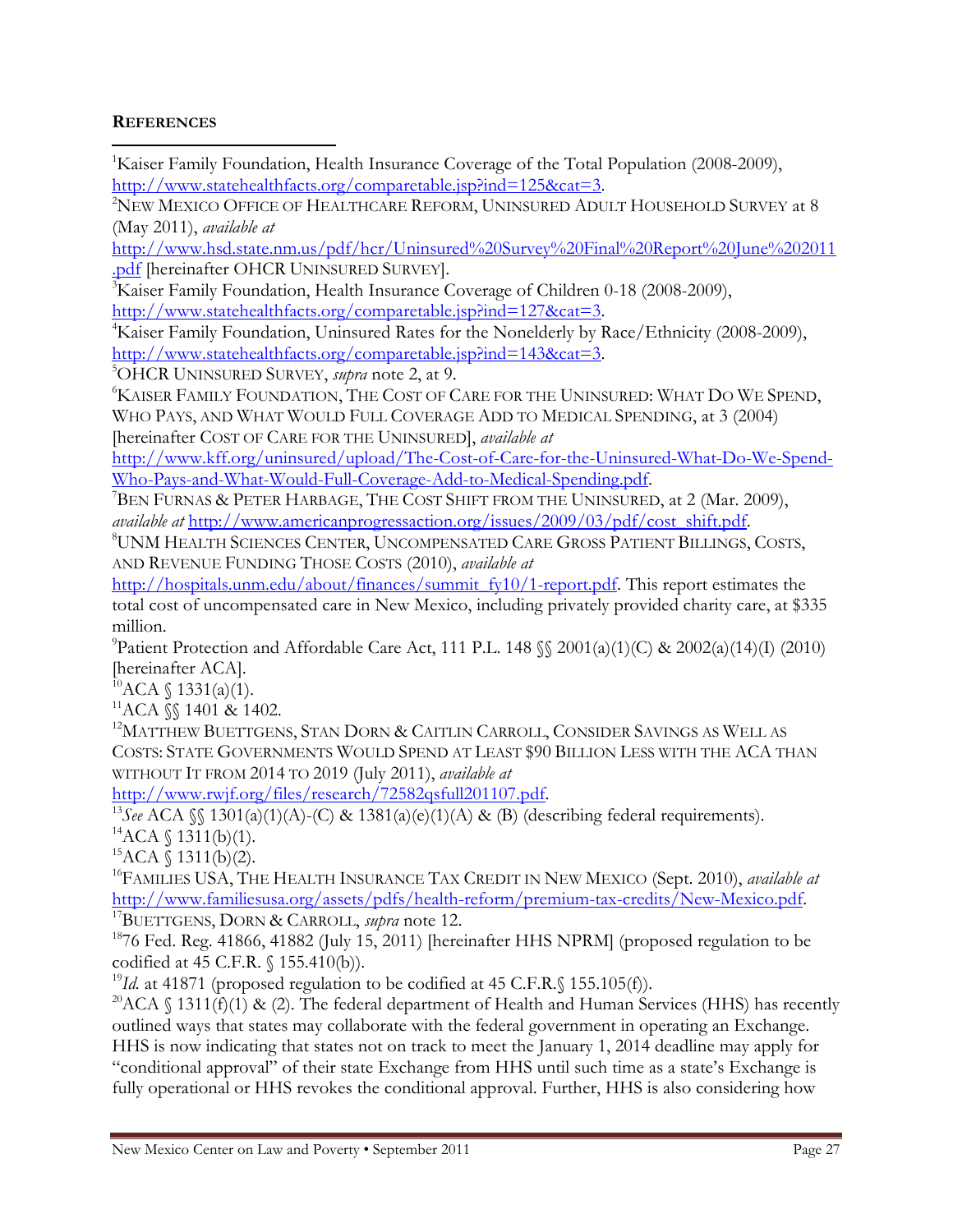states that do elect to operate their own Exchange may partner with the federal government to share certain business functions.

 ${}^{21}ACA \$  1311(d)(1).

<sup>22</sup>ACA  $\bar{S}$  1311 (c)(3) & (d)(4)(D).

 ${}^{23}$ ACA § 1302 (d)(1)(A)-(D).

<sup>24</sup>ACA  $\hat{\S}$  1311 (d)(4)(C) (requiring the Exchange to establish a web portal).

<sup>25</sup>ACA § 1311 (d)(4)(C) & (d)(4)(E) (requiring the Exchange to provide a standardized format for comparing plans).

<sup>26</sup>ACA  $\Lambda$  1311 (d)(4)(G) (requiring the Exchange to provide, by electronic means, a benefits calculator).

<sup>27</sup>ACA  $\S$  1311 (d)(4)(B) (requiring the Exchange to establish a toll-free consumer assistance telephone hotline).

 $28ACA \$  1311 (d)(4)(G) & (e)(C).

<sup>29</sup>ACA  $\{1412(a) \& (c)(2)(A).$ 

<sup>30</sup>ACA § 1412(a).

 $31$ Id.

 $\overline{a}$ 

 $32$ ACA  $\Diamond$  1401(a) (amendments to Subpart C of part IV of subchapter A of chapter 1 of the Internal Revenue Code at  $\S$  36B(f)(1)-(2)).

 $33Id$ .  $34$ Id.

<sup>35</sup>FAMILIES USA, LOWER TAXES, LOWER PREMIUMS: THE NEW HEALTH INSURANCE TAX CREDIT (Sept. 2010), available at http://www.familiesusa.org/assets/pdfs/health-reform/Premium-Tax-Credits.pdf.

 $36$  ACA § 1421(a) (amendments to Subpart D of part IV of subchapter A of chapter 1 of the Internal Revenue Code at  $\{45R(g)(2)\}.$ 

 $37$ Id. at  $\{(45R(b))$ .  $38$ Id.  $39$ Id. at § 45R(d)(4).  $^{40}$ ACA § 1302(a)(2).

 $^{41}$ ACA § 1302(c)(1)(A).

 $^{42}$ ACA § 1302(c)(1)(B).

<sup>43</sup>KAISER FAMILY FOUNDATION, EXPLAINING HEALTH CARE REFORM: QUESTIONS ABOUT HEALTH INSURANCE SUBSIDIES (Apr. 2010) available at http://www.kff.org/healthreform/upload/7962- 02.pdf.

 $^{44}$ ACA  $\$  1311(d)(4)(F) & 1413(a).

 $^{45}$ ACA  $\{$  1413(a).

<sup>46</sup>HHS NPRM, *supra* note 18, at 41915 (proposed regulation to be codified as 45 CFR § 155.205(e)). <sup>47</sup>New Mexico Office of Health Care Reform, National Healthcare Reform, Planning Grant Final Reports, http://www.hsd.state.nm.us/nhcr/nhcrlao.htm (click on "NM HCR Leadership Team" tab, then scroll down to reports listed under "Planning Grant Final Reports").

<sup>48</sup>OHCR UNINSURED SURVEY, *supra* note 2, at 17.

 $49$ Id. at 18.

 $^{50}$ Id. at 65.

 ${}^{51}ACA \$  1311(d)(4)(E).

 ${}^{52}$ ACA  $\bar{\S}$  1311(d)(4)(B).

 $53$ HHS NPRM, *supra* note 18, at 41923 (proposed regulation to be codified as 45 C.F.R. §  $156.220(d)$ .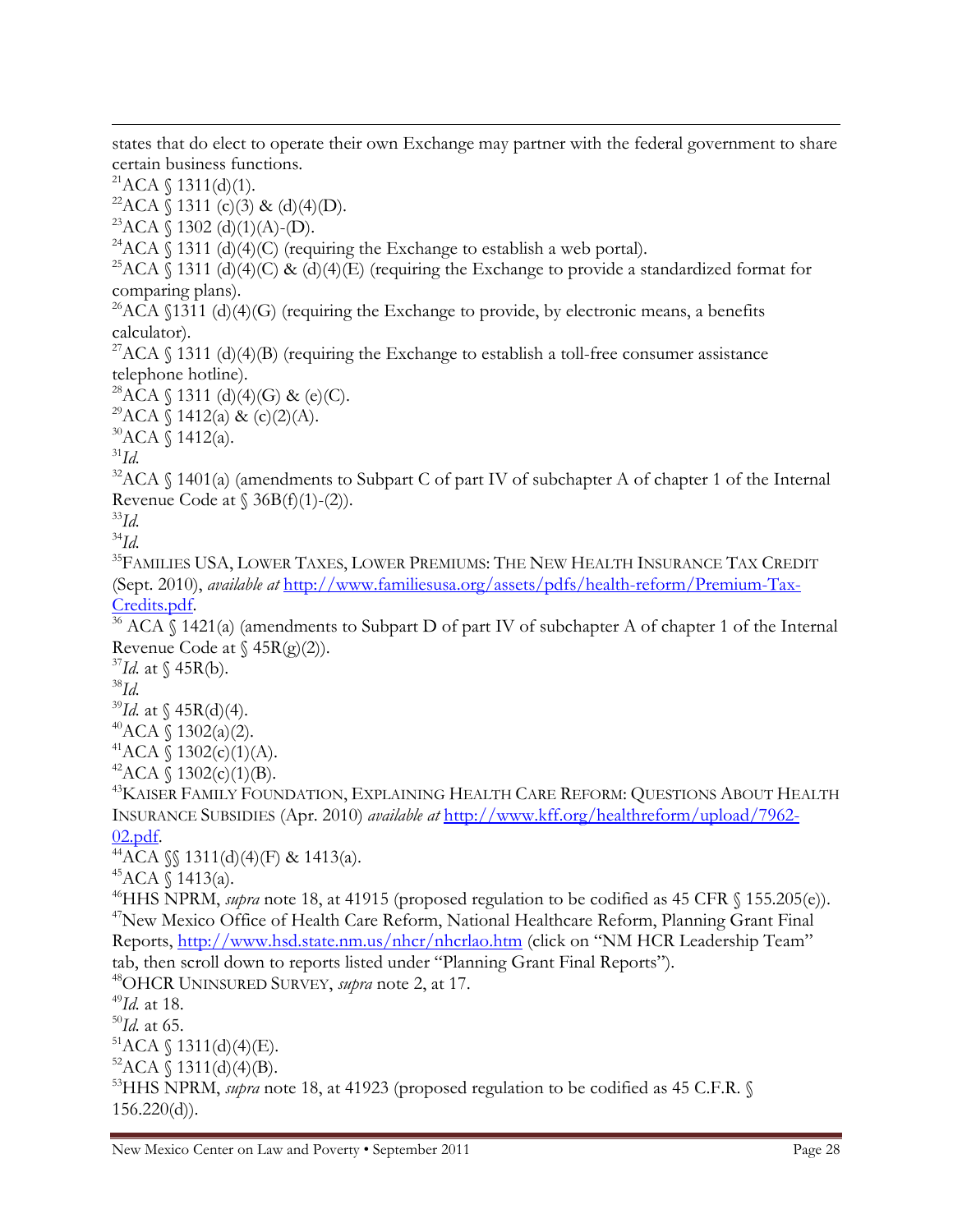$54$ Id. (proposed regulation to be codified as 45 C.F.R. § 156.220(b)).

<sup>55</sup>OHCR Uninsured Survey, *supra* note 2, at 11.

<sup>56</sup>NEW MEXICO OFFICE OF HEALTHCARE REFORM, HEALTH INSURANCE EXCHANGE STAKEHOLDER INPUT: SEX AND GENDER IMPLICATIONS at 4 (June 2011) [hereinafter OHCR SEX/GENDER SURVEY], available at http://www.hsd.state.nm.us/pdf/hcr/Sex-Gender%20Final%20Report%20June%202011.pdf.

<sup>57</sup>NEW MEXICO OFFICE OF HEALTHCARE REFORM, YOUNG ADULTS AND MARGINALLY EMPLOYED FINAL REPORT, at 1-2 (June 2011), available at

http://www.hsd.state.nm.us/pdf/hcr/Young%20Adults%20and%20Marginally%20Employed%20 Final%20Report%20June%202011.pdf.

<sup>58</sup>U.S. Department of Health and Human Services, Top 5 Things to Know About the Healthcare Reform Law for Small Employers, http://www.healthcare.gov/foryou/small/top5/index.html. <sup>59</sup>HHS NPRM, *supra* note 18, at 41891.

<sup>60</sup>OHCR SEX/GENDER SURVEY, *supra* note 56, at 6.

<sup>61</sup>NEW MEXICO HEALTH POLICY COMMISSION, 2009 GEOGRAPHIC ACCESS DATA SYSTEM, SELECTED HEALTHCARE PROFESSIONALS IN NEW MEXICO at 7 (May 2009) (revised September 2010), available at http://www.hpc.state.nm.us/documents/GADS\_2009\_Revised.pdf.  $^{62}Id.$ 

<sup>63</sup>OHCR SEX/GENDER SURVEY, *supra* note 56, at 6.

 $^{64}Id.$ 

 $\overline{a}$ 

<sup>65</sup>NEW MEXICO OFFICE OF HEALTHCARE REFORM, CONSUMER INPUT AND ANALYSIS: INDIVIDUALS LIVING WITH A DISABILITY, at 19-23 (June 2011) [hereinafter OHCR DISABILITY SURVEY], available at http://www.hsd.state.nm.us/pdf/hcr/DRNM%20Final%20Report%20Complete.pdf.

 $^{66}$ See ACA  $\Diamond$  1302. The ACA directs the federal secretaries of Labor and HHS to develop the minimal essential benefits package. Regulations are forthcoming.

 ${}^{67}ACA \$  1311(c)(1).

 ${}^{68}$ ACA  $\bar{S}$ 1311(e)(1)(B).

 ${}^{69}$ ACA  $$1311 (c)(1)(B).$ 

 $\mathrm{70}_{\rm ACA}$  \ 1311(g).

 $71ACA \$  1311(c)(1)(H).

<sup>72</sup>SARAH LUCEK, STATES SHOULD STRUCTURE EXCHANGES TO MINIMIZE ADVERSE SELECTION (Apr. 2010), *available at* http://www.cbpp.org/cms/index.cfm?fa=view&id=3267.

 $^{73}Id.$ 

 $^{74}Id.$  $\mathrm{^{75}Id.}$ 

 $^{76}Id.$ 

 ${}^{77}ACA \$  1311(d)(1).

 $^{78}Id.$ 

<sup>79</sup>NEW MEXICO OFFICE OF HEALTHCARE REFORM, NEW MEXICO HEALTH INSURANCE EXCHANGE: CONSUMER FEEDBACK MEETINGS, at 18 (June 2011) [hereinafter OHCR GENERAL CONSUMER SURVEY], available at

http://www.hsd.state.nm.us/pdf/hcr/General%20Consumer%20Final%20Report%20June%20201 1.pdf.

80NAIC CONSUMER LIAISON COMMITTEE, HEALTH INSURANCE EXCHANGE PRESENTATION: RECOMMENDATION FOR WHITE PAPERS RELATED TO EXCHANGES (Oct. 2010).

 $81$  In its recent notice of proposed rulemaking, HHS has proposed that representatives of health insurance issuers, agents or brokers or any individual licensed to sell insurance may not constitute a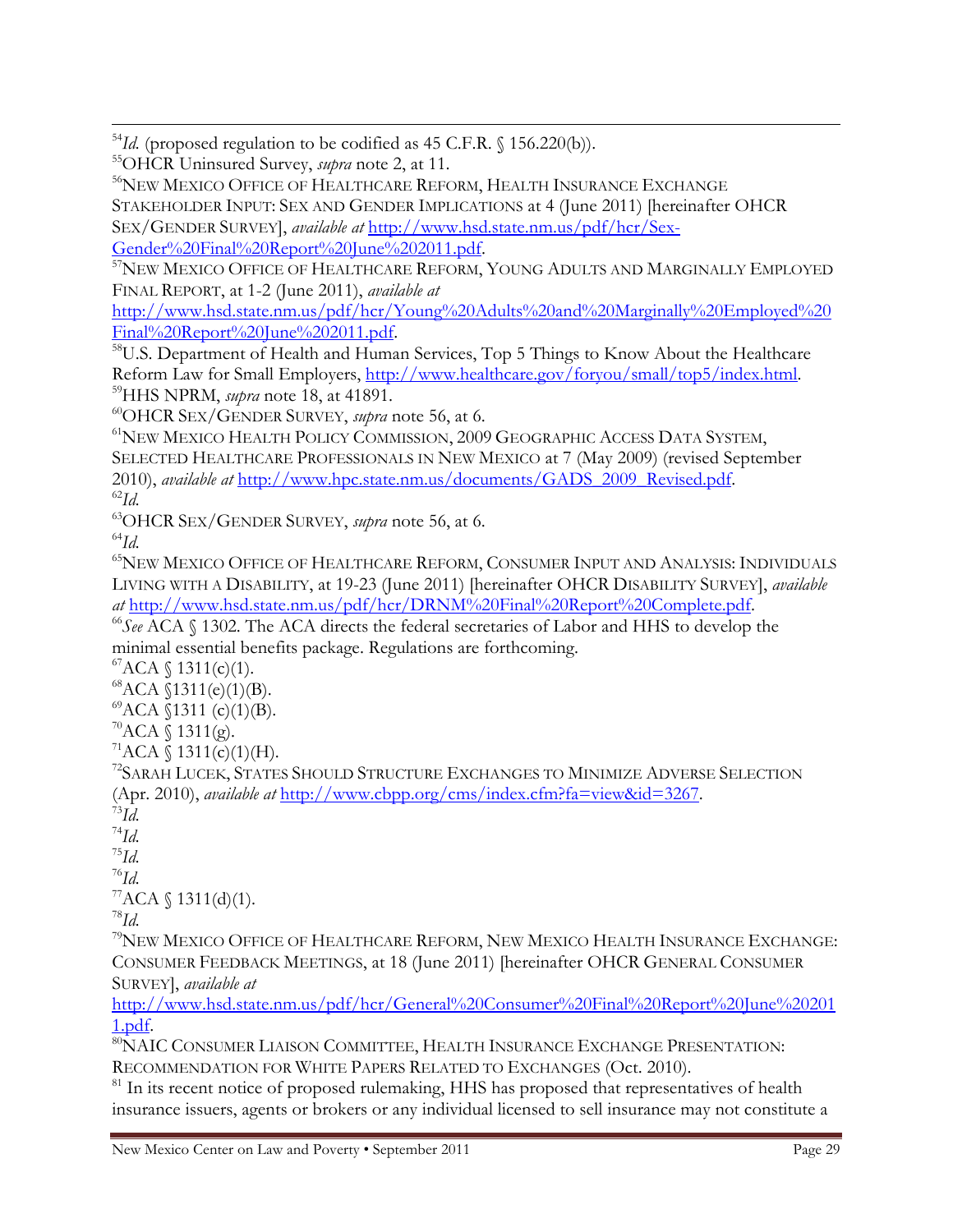majority of voting board members. HHS NPRM, supra note 18, at 41872 (proposed regulation to be codified as 45 C.F.R.  $(155.110(c)(3) & (4))$ .

 $82$ ACA § 1311 (d)(6)(A)-(E) (requiring the Exchange to consult with relevant stakeholders).

<sup>83</sup>HHS NPRM, *supra* note 18, at 41914 (proposed regulation to be codified as 45 C.F.R.  $(155.130)$ )  ${}^{84}$ ACA  $$1311$  (i)(3)(A)-(E).

<sup>85</sup>OHCR DISABILITY SURVEY, *supra* note 65, at 27.

 $^{86}Id.$ 

 $\overline{a}$ 

<sup>87</sup>OHCR GENERAL CONSUMER SURVEY, *supra* note 79, at 5.

<sup>88</sup>U.S. Census Bureau State & County QuickFacts,

http://quickfacts.census.gov/qfd/states/35000.html [hereinafter NM Census Tables].

<sup>89</sup>1 SOUTHWEST POLITICAL SERVICES SENTINEL 8 (Aug. 29, 2011).

<sup>90</sup>ACA § 1413(a).

<sup>91</sup>Civil Rights Division, Department of Justice, Accessibility of State and Government Websites to People with Disabilities (2010), http://www.ada.gov/websites2.htm.

<sup>92</sup>NM Census Tables, *supra* note 88.

<sup>93</sup>KAISER FAMILY FOUNDATION, IMMIGRANTS' HEALTH CARE COVERAGE AND ACCESS (Aug. 2003), available at http://www.kff.org/uninsured/upload/Immigrants-Health-Care-Coverage-and-Accessfact-sheet.pdf.

<sup>94</sup>KAISER FAMILY FOUNDATION, IMMIGRANTS' HEALTH COVERAGE AND HEALTH REFORM: KEY QUESTIONS AND ANSWERS (Dec. 2009), available at

http://www.kff.org/healthreform/upload/7982.pdf.

<sup>95</sup>NM Census Tables, *supra* note 88.

<sup>96</sup>U.S. Department of Health and Human Services, U.S. Department of Agriculture, and Centers for Medicare and Medicaid Services, Policy Guidance Regarding Inquiries into Citizenship, Immigration Status and Social Security Numbers in State Applications for Medicaid, State Children's Health Insurance Program (SCHIP), Temporary Assistance for Needy Families (TANF), and Food Stamp Benefits, available at

http://www.hhs.gov/ocr/civilrights/resources/specialtopics/tanf/triagencyletter.html.

 $97\text{\AA}$ CA § 1201 (amending § 2707(c) of the Public Health Service Act, 42 U.S.C. 30gg).

<sup>98</sup>New Mexico Human Services Department, Monthly All Client Eligibility Report,

http://www.hsd.state.nm.us/mad/RMedicaidEligibility.html (click on "Eligibility Report – All Clients by COE") (data through July 31, 2011 as of Aug. 5, 2011); Monthly State Coverage Initiative Client Eligibility Report, http://www.hsd.state.nm.us/mad/RMedicaidEligibility.html (click on

"Eligibility Report – State Coverage Initiative – SCI) (data through July 31, 2011 as of Aug. 5, 2011). <sup>99</sup>URBAN INSTITUTE, HOW WOULD STATES BE AFFECTED BY HEALTH REFORM?, at 9 (Jan. 2010), available at http://www.urban.org/publications/412015.html.

 $100ACA \$ §1331(a)(1) & (e)(1)

 ${}^{101}ACA \sqrt{} 1331(c)(2)(C)$ .

 $102ACA \$  1331(d)(2).

 $^{103}$   $\emph{Id.}$ 

<sup>104</sup>STAN DORN, THE BASIC HEALTH PLAN OPTION UNDER FEDERAL HEALTHCARE REFORM: ISSUES FOR CONSUMERS AND STATES (Aug. 2011), available at

http://www.urban.org/UploadedPDF/412322-Basic-Health-Program-Option.pdf.  $105\overline{AC}A \$  1413(c).

<sup>106</sup> See id. (requiring a secure, electronic interface allowing an exchange of data that allows for determination of eligibility for all state health programs, including the Exchange, Medicaid, or CHIP).